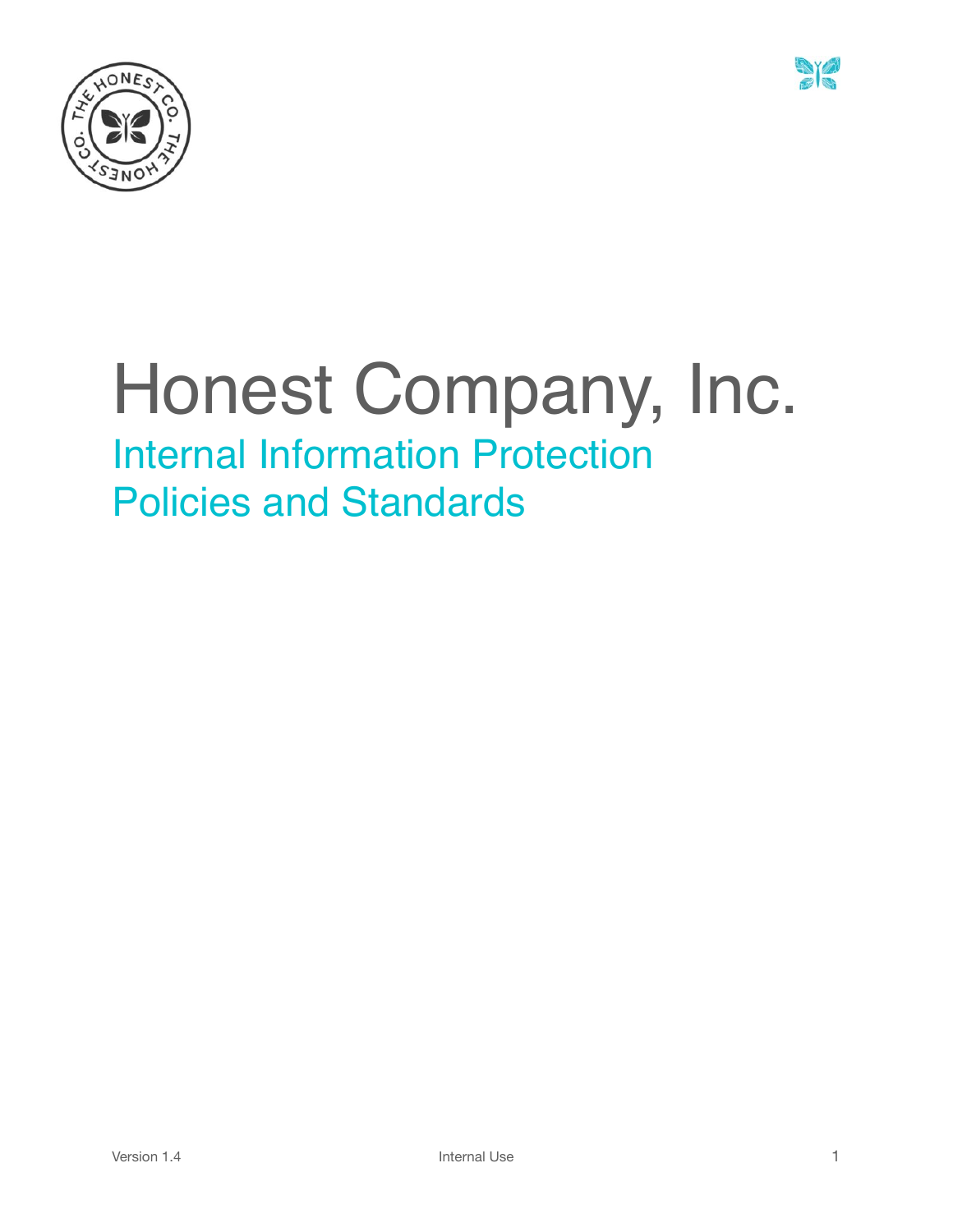

# <span id="page-1-0"></span>Version and Revision

| Version<br>------------ |                                               |  |
|-------------------------|-----------------------------------------------|--|
| <b>Document Owner</b>   | Nicole Holmes, Director, Information Security |  |
| <b>Effective Date</b>   | September 1, 2018                             |  |
| <b>Next Review Date</b> | June 1, 2019                                  |  |
| <b>Comply By Date</b>   | September 1, 2019                             |  |

#### **Revision**

The Internal Information Protection Policies and Standards will be reviewed under the supervision of the Director of Information Security when the following events occur:

- Required Annual Review
- Legal and Regulatory Changes
- Major changes to Business Operations
- Major Security Event
- Changes to Information Security Best Practice

#### **Comply By Date**

The policies and standards contained herein are either currently in place or will be by the stated "Comply By Date" above. Policies and Standards can be modified at any time at the Company's discretion.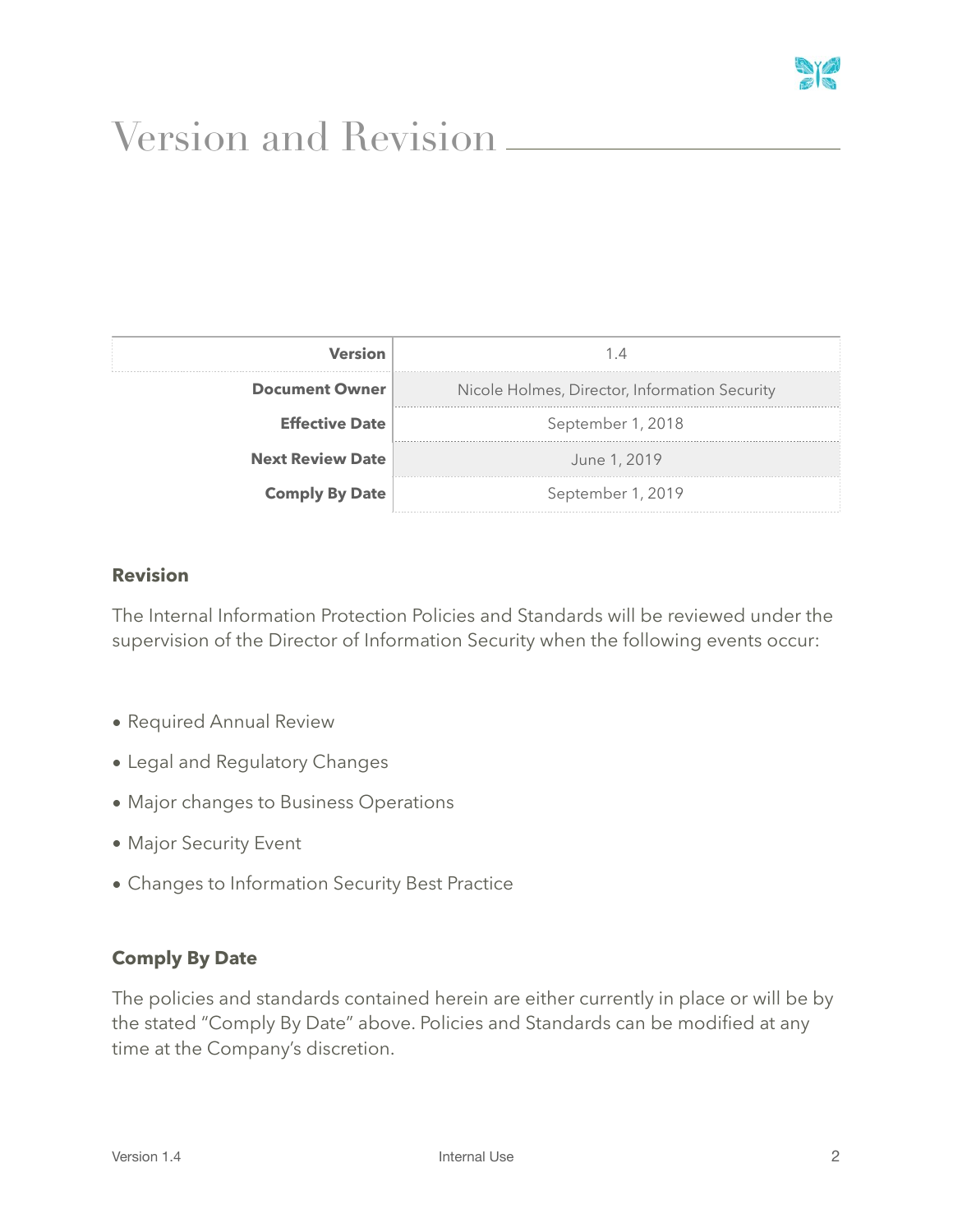

# Table of Contents

| <b>Version and Revision</b>                   | $\overline{2}$ |
|-----------------------------------------------|----------------|
| Authority                                     | $\overline{4}$ |
| Introduction                                  | 5              |
| Scope and Policy                              | 6              |
| Regulation                                    | $\overline{7}$ |
| Roles and Responsibilities                    | 8              |
| <b>Protection Policies</b>                    | 12             |
| 1 Identity, Access and Entitlement Management | 13             |
| 2 Data and Information Protection Management  | 16             |
| 3 Threat and Vulnerability Management         | 18             |
| 4 Infrastructure and Operations               | 19             |
| 5 Network, Systems and Applications           | 22             |
| 6 Cardholder Data                             | 24             |
| 7 People                                      | 26             |
| <b>Exceptions</b>                             | 27             |
| <b>Resources and References</b>               | 27             |
| Appendix A                                    | 27             |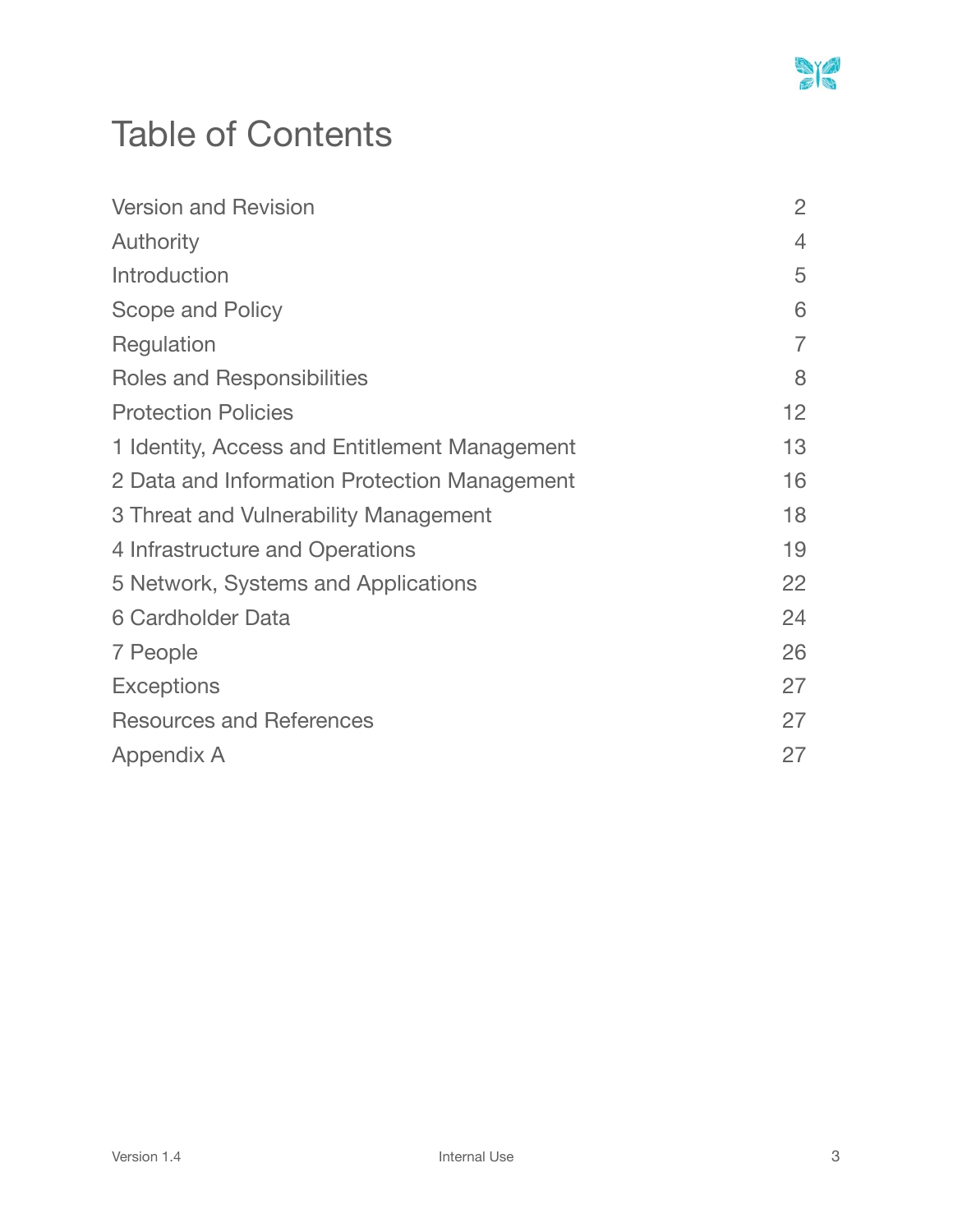

# <span id="page-3-0"></span>Authority

We support the information protection policies and standards outlined in this document and those required by law and regulation. We expect all measures are implemented and followed consistently.

 $100000$ 

Nicole Miller General Counsel



Bob Van Dusen Vice President, Information Technology

Muhammad Shahzad Chief Financial Officer

anis Hoyt

 Janis Hoyt Chief People Officer

Nicole Holmes Director, Information Security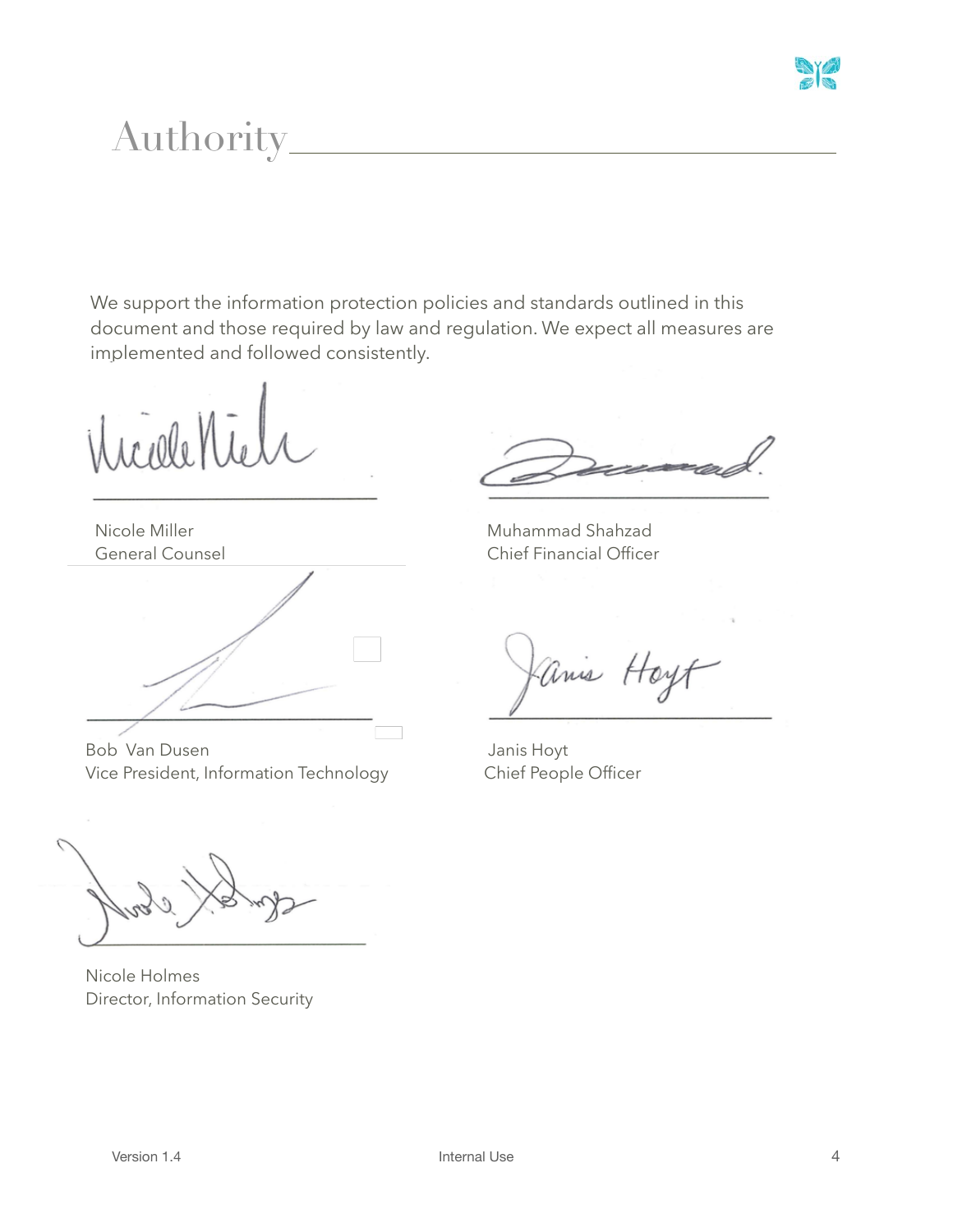

# <span id="page-4-0"></span>**Introduction**

The primary mission of Information Security is to protect The Honest Company ("Company") brand and key assets by minimizing the company's risk and exposure to external and internal threats. Unauthorized access or disclosure, modification or deletion of company information can compromise business operations and individual privacy rights. As a result, it is our collective responsibility to ensure we maintain:

- Confidentiality of all non-public information from unauthorized access
- Integrity and Availability of all information stored on or processed by Honest systems
- Compliance with applicable regulations, laws and company policies

Violations of these policies, knowledge of vulnerabilities and all other security incidents must be reported to Information Security Management.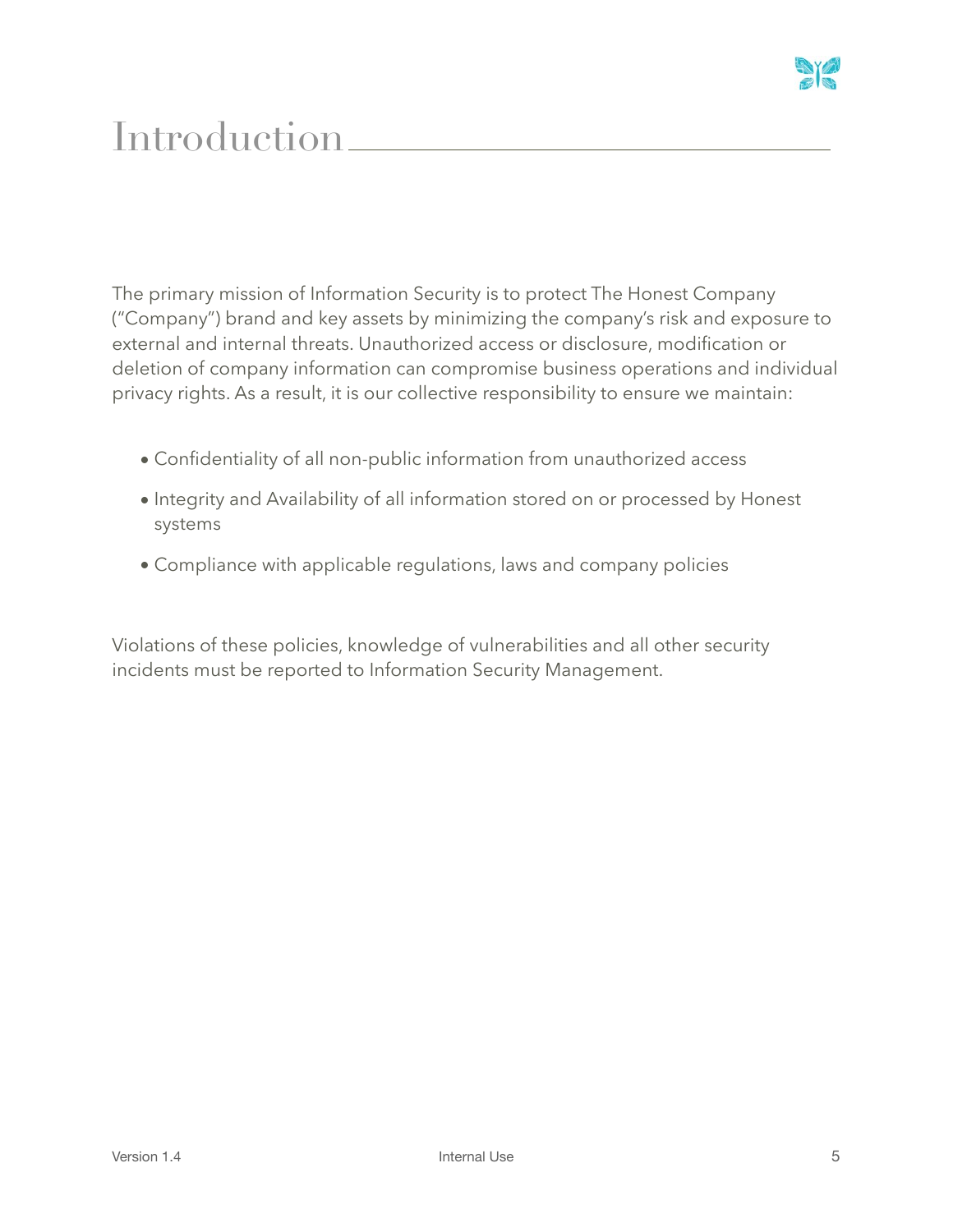

# <span id="page-5-0"></span>Scope and Policy

#### **Scope**

The Honest Company's Internal Information Protection Policies and Standards (IIPPS) applies to all systems, employees and non-employees that have been granted access to The Honest Company network, information or information systems.

#### **Policy Statement**

Policies are general guiding principles and objectives for the business. Standards are specific rules or uniform methods that support a policy.

This policy document will also be reviewed at least annually by the custodian(s) (and any relevant data owners) and updated as needed to reflect changes to business objectives or the risk environment.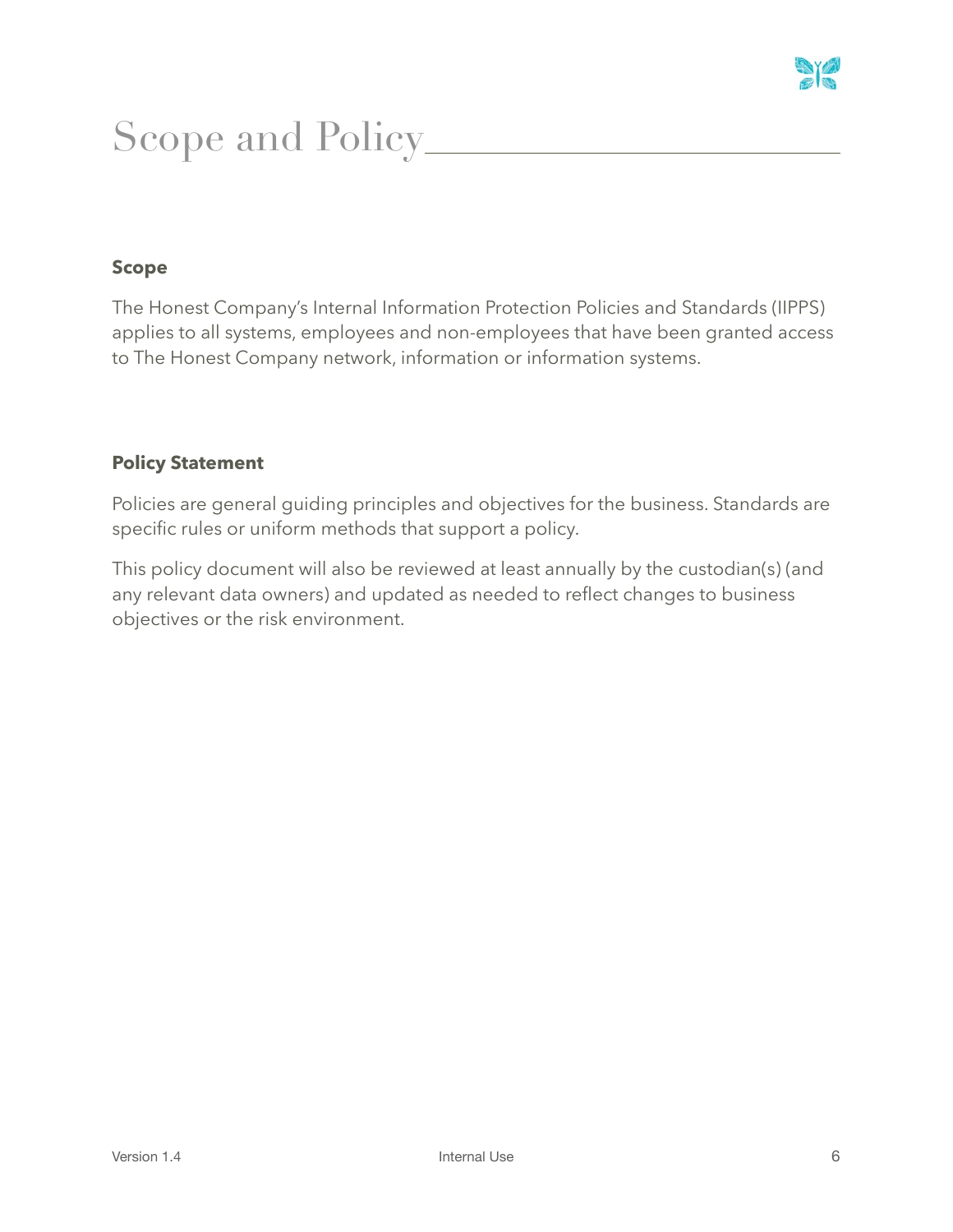

# <span id="page-6-0"></span>Regulation

The Information Protection Policies and Standards operates in conjunction with applicable laws, regulations and Employee Handbook. Laws and approved exceptions may supersede the outlined policies or standards.

As a company, we are required to comply with many state, federal, international and industry regulations. Below are two important mandates we must adhere to:

- Payment Card Industry Data Security Standard (PCI DSS v3.2) In order to properly protect card holder data (CHD), PCI DSS requires (overview):
	- 1. Build and maintain a secure network and systems
	- 2. Protect Cardholder Data
	- 3. Maintain a Vulnerability Management Program
	- 4. Implement Strong Access Control Measures
	- 5. Regularly Monitor and Test Networks
	- **6.** Maintain an Information Security Policy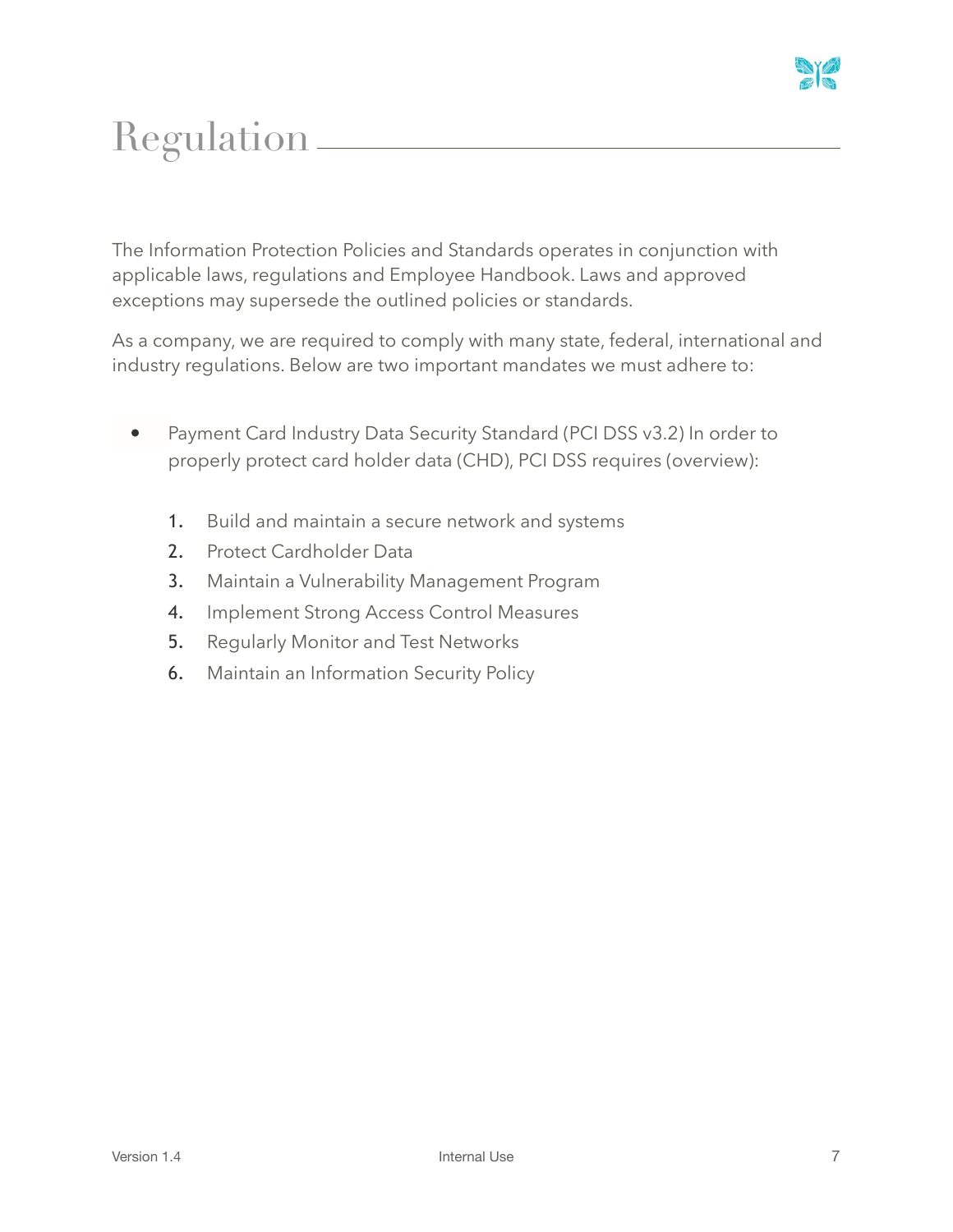

# <span id="page-7-0"></span>Roles and Responsibilities

# **Chief Financial Officer, VP of Technology**

Responsible for oversight and support the Information Protection Policies and Standards. Reviews and approves policies and ensures alignment at the senior leadership level. Has overall accountability to meeting the IIPPS mandates.

### **General Counsel**

Responsible for ensuring the information security and information technology programs are aligned with legal and regulatory requirements.

#### **Information Security Director**

The Information Security Director is responsible for the development and maintenance of the Information Protection Policies and Standards. Policies are reviewed and approved by the CFO, General Counsel and VP of IT. Standards are approved by the Director of Information Security. Additional responsibilities include:

- Owns, establishes and manages strategic direction for the security program
- Drives Governance, Risk and Compliance to the security program
- Develops and oversees security awareness program
- Ensures Business Unit and Technology alignment to the security program

#### **Security Architects**

Security Architects are responsible for designing and implementing information security systems and solutions that adhere to IIPPS policies and aim to better secure Company information and systems. Additional responsibilities include:

- Maintains information security protection policies and standards by ensuring their alignment with adopted security frameworks and best practices
- Aligns security and technology architecture
- Develops and maintains secure configuration standards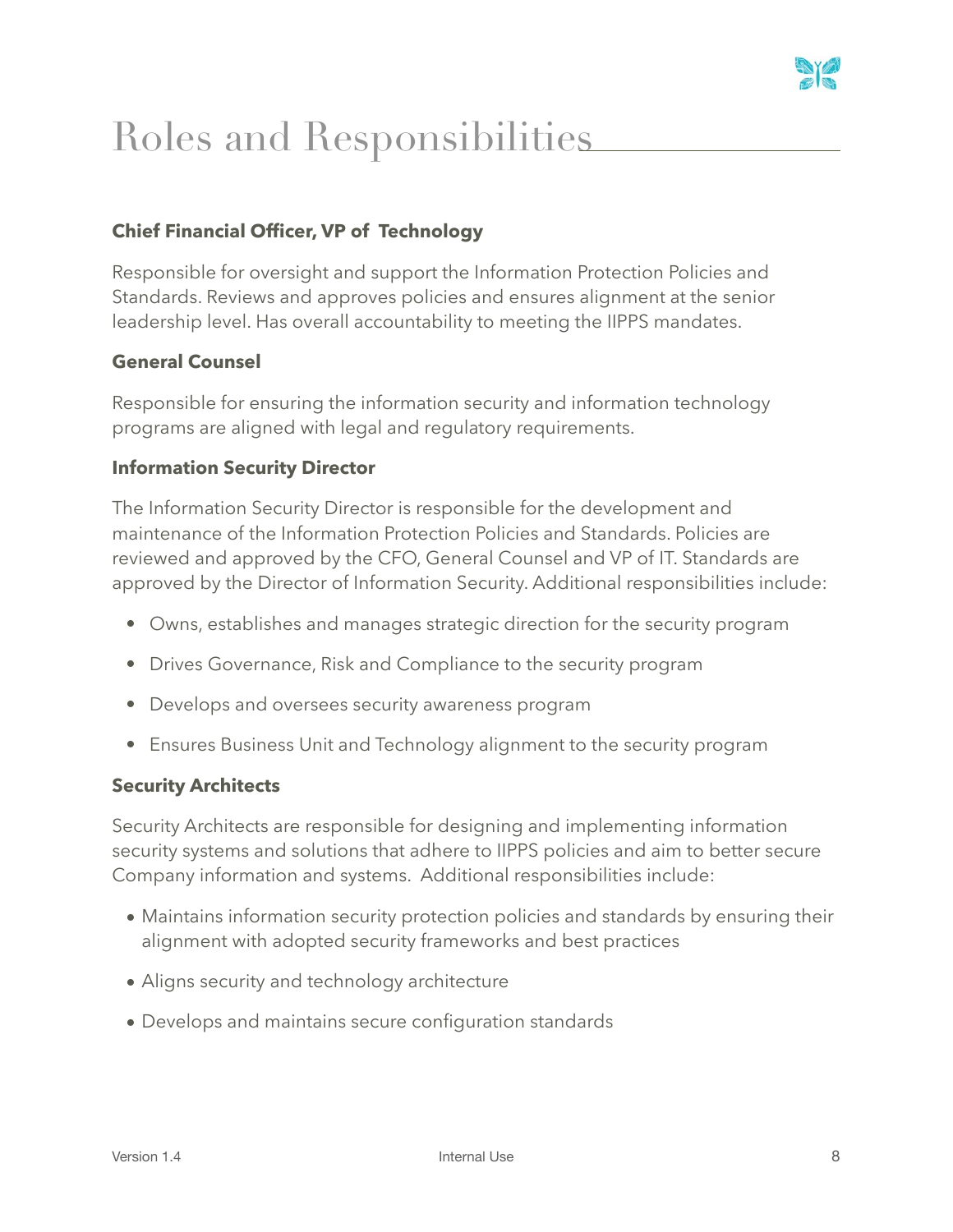

• Consults and reviews new and existing business systems and applications for compatibility to security architecture and adherence to protection policies and standards

#### **Security Operations**

Security Operations resources are responsible for daily activities related to monitoring, maintaining, assessing and defending security and information systems. They monitor compliance of the security policy and standards.

Security Operations is a key component to incident response execution, planning and testing.

After major environmental changes or a significant security incident, Security Operations will provide feedback and request any necessary changes to the security controls or standards.

#### **Human Resources**

Human Resources is responsible for ensuring the Employee Handbook references the Information Protection Policies and Standards. HR will conduct background checks to ensure employees are properly vetted before they are permitted to access information assets belonging to the Company as well as direct that all Company property be returned upon employee's separation from the Company. Third party employment agencies shall perform their own background checks for relevant resources.

#### **Managers**

People managers are responsible to manage risks to information and information systems by ensuring information protection policies are understood and implemented in their respective functional areas. Additional responsibilities include:

- Ensure their staff understand and implement information protection policies
- Ensure their staff complete required security awareness training
- Ensure their staff return company-owned equipment upon separation from the company
- Manage and review staff access and entitlements to information and information systems to ensure the policies of separation of duties, least privilege and need-toknow are followed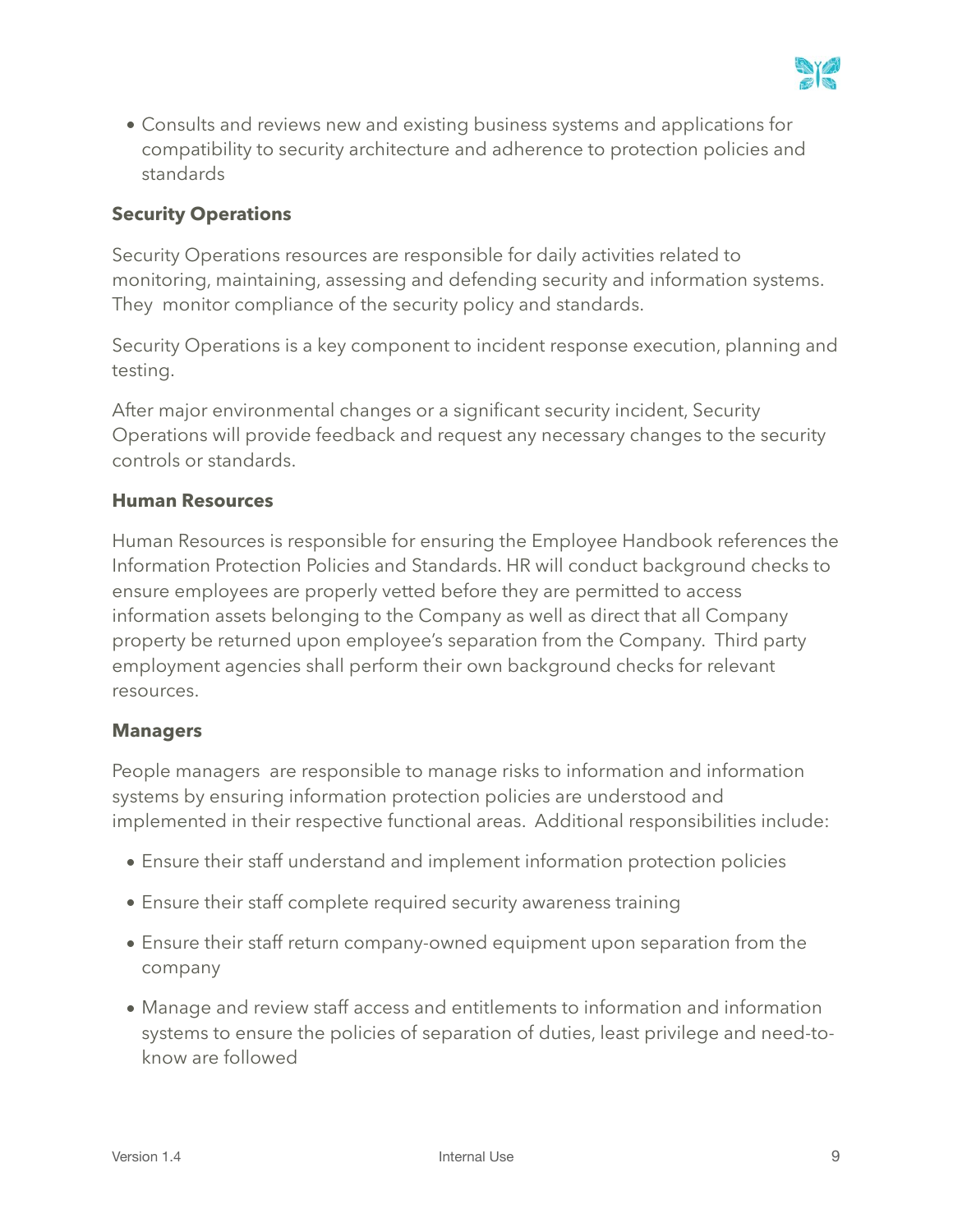

• Develop and maintain business continuity plans for critical business functions and services

#### **Privileged Users**

Privileged users are individuals who are responsible for implementing, supporting and developing technology (e.g. networking, applications, hardware, web services and programs, databases and workstations) as well as those who have permissions to view, modify and delete Company information classified as Restricted. Additional responsibilities include:

- Understand the Information Protection Policies and Standards requirements for their area of responsibility
- Ensure the technology they are responsible for is securely deployed with the appropriate security controls and in conformance with the IIPPS
- Maintain an inventory of assets under their control
- Diagram all systems documenting internal and external connections
- Document supporting guidelines for information assets and systems under their control
- Consult with Information Security when implementing a new technology or in support of existing technology services to ensure alignment with the IIPPS
- Application development roles must complete secure coding training at least annually
- Privileged users that handle Restricted data must ensure information is stored in a secure place and accessed only according to security controls detailed herein

#### **Data Owner**

Data or Information Owners are authorized personnel in each respective business area assigned to oversee the creation, use and access to business information. Additional responsibilities include:

- Assign sensitivity level and classify data they are responsible for as Restricted, Internal or Public
- In partnership with the Data Custodian (technology personnel), ensure data classified as Public, Internal or Restricted is maintained at the appropriate confidentiality, integrity and availability level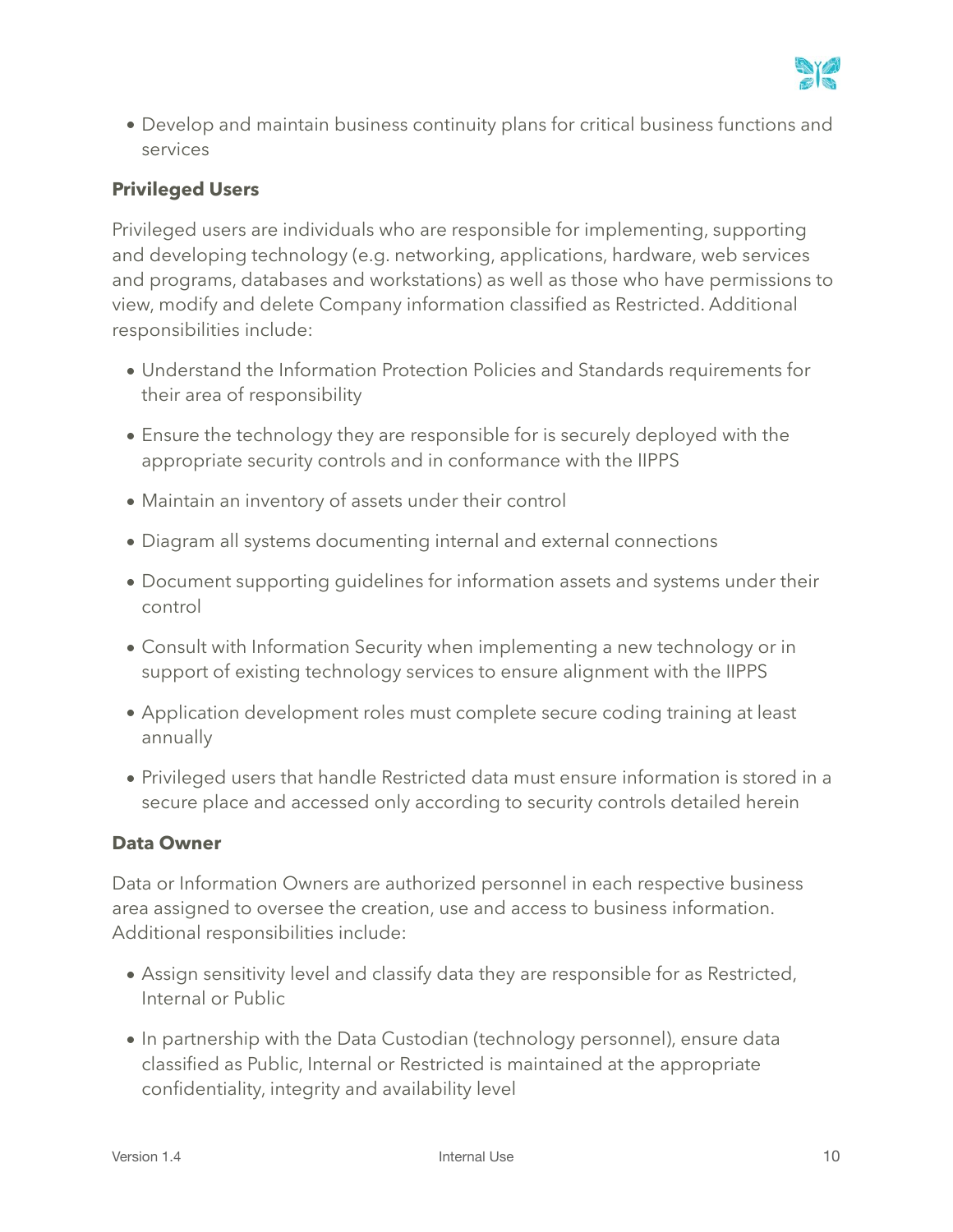

• Ensure access to data is based on job role and is aligned with the policies of least privilege and need-to-know

#### **Data Custodian**

Data or Information Custodian are authorized support personnel in each respective technology area assigned to protect business information and/or the system handling and storing the information. Additional responsibilities include:

- Implement safeguards to protect Company information according to the sensitivity and potential impact level assigned by the Data Owner
- Ensure information is protected from unauthorized access, exfiltration and modification
- Ensure information availability is optimized according to its potential impact rating

#### **Workforce and Contingent Workers**

The workforce consists of employees and Contingent Workers including authorized non-employees (e.g. temporary workers, consultants, contractors, etc.) of the Company who have been permitted access to Company information, and information systems. Responsibilities include:

- Understand and implement the Internal Information Protection Policies and **Standards**
- If working with non-public business data and/or issued Company property, complete annual security awareness training
- Understand their role with protecting Company information and ensure data privacy when required
- Immediately report any observed or suspected security weakness in systems, the network, business processes, physical security in offices and fulfillment centers, or any potential insider threat

#### **Third Parties**

Make certain all technology systems, services and applications developed for the Honest Company by or in partnership with your company conform to the Internal Information Protection Policies and Standards document. Non-conforming systems will not be given permission to deploy on the Company's network.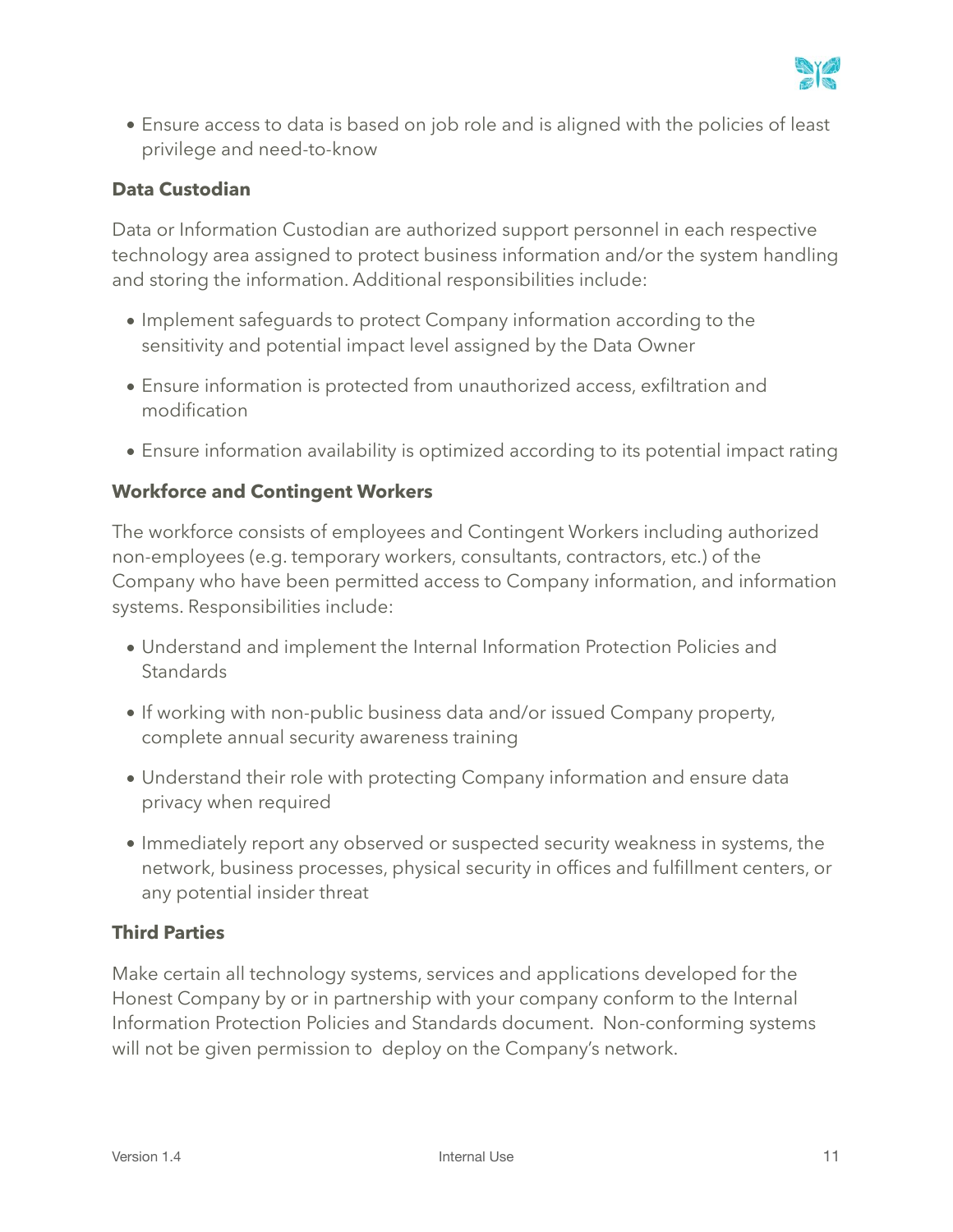

# <span id="page-11-0"></span>Protection Policies

Protection policies are categorized as:

- 1. Identity, Access and Entitlement Management
- 2. Data and Information Protection Management
- 3. Threat and Vulnerability Management
- 4. Operations
- 5. Network, Systems and Applications
- 6. Cardholder Data
- 7. People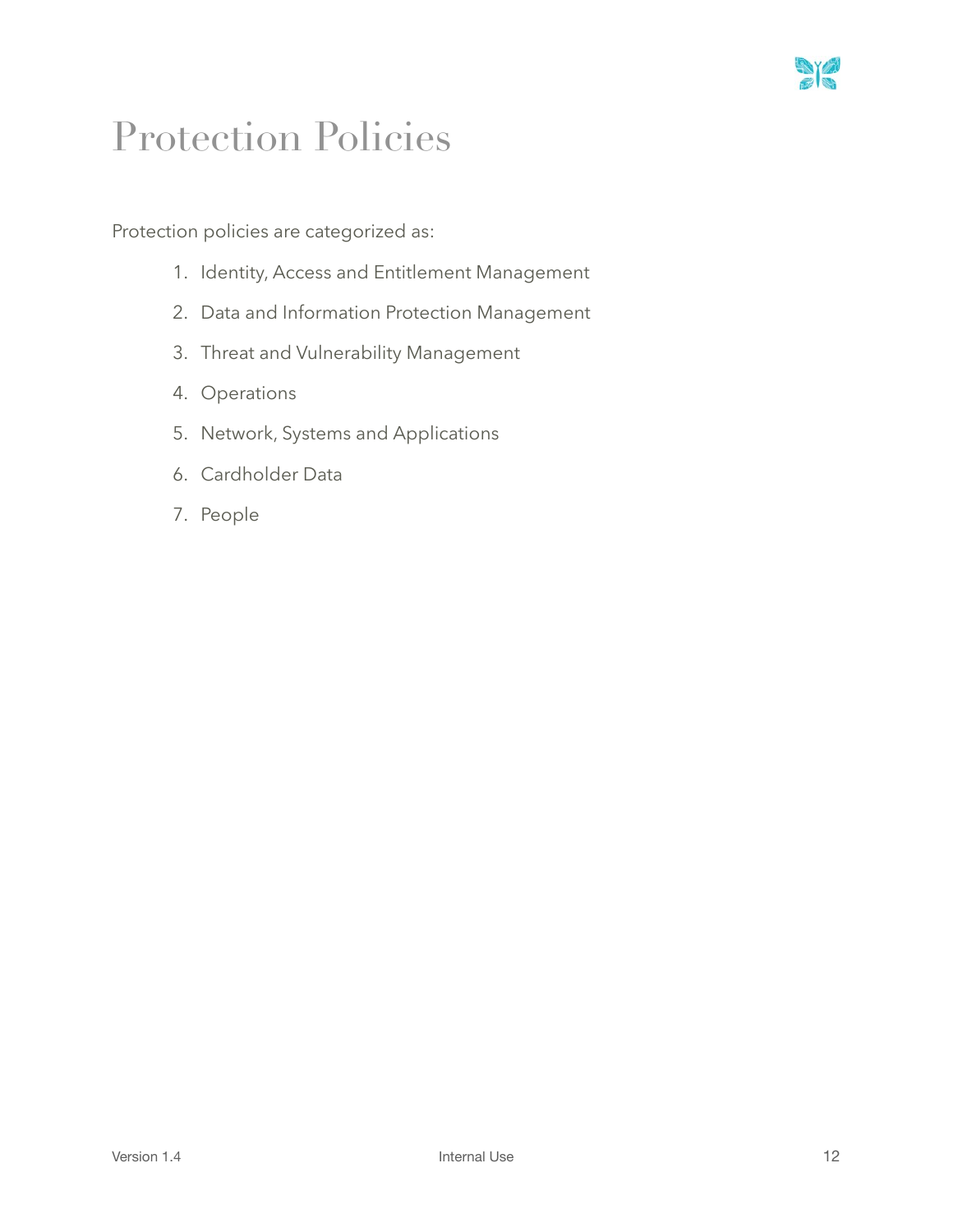

# <span id="page-12-0"></span>**1 Identity, Access and Entitlement Management**

#### 1.1 Access Management

1.1.1 Access to non-public information must be limited to employees and nonemployees with appropriate authorization. Access to information systems must be limited to uniquely identified users or system resources with appropriate authorization.

- Authorization must conform to the principles of least privilege (most restrictive) and need-to-know basis and only for the minimum amount of time necessary.
- Account creation must follow a documented process that includes procedures for approving access by the information owner
- Account creation and the process of account authorization must be auditable
- Accounts must be used only for their approved and intended purpose and for no other reason
- Access rights must be reviewed periodically using a formal process to ensure user accounts are still required, are authorized and have proper access rights
- A formal process must be in place for revoking or transferring user access to all Company information and information systems
- 1.1.2 Access control systems must be set to a default "deny-all" setting

#### 1.2 Third Party Access

1.2.1 Access for non-employees to Company information systems and/or non-public information must not be provided until a contract has been signed defining the terms and conditions for the use of the Company's information systems and/or non-public information.

1.2.2 Contracts with non-employees who obtain access to Company non-public information or information systems and contracts with such individuals' employers must require compliance with relevant Company information security requirements.

1.2.3 Access for non-employees must only be activated or extended after supervisor and legal or HR approval.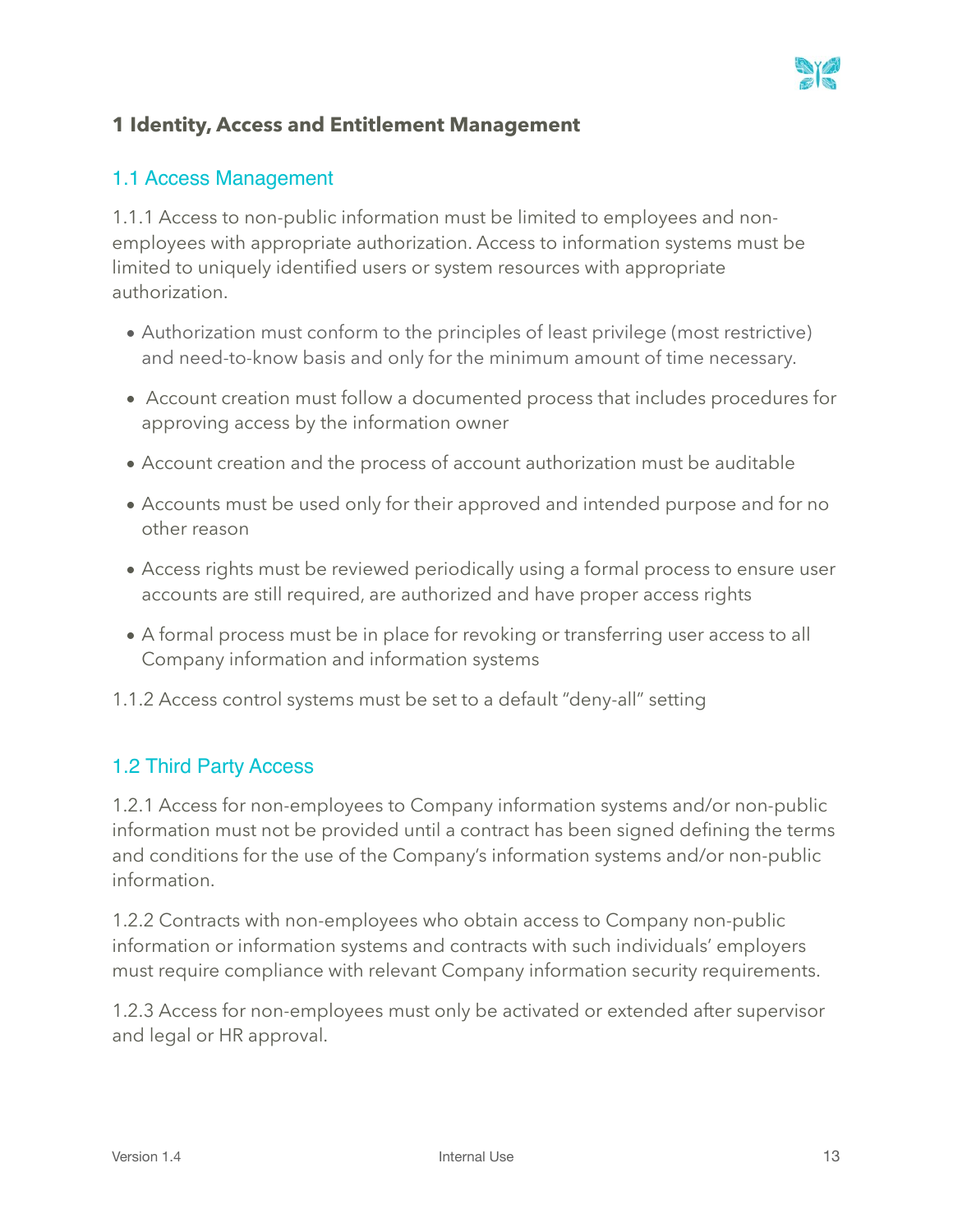

1.2.4 Access for non-employees must be assigned a termination date in the access control system and must not exceed one year. Subject to approved extensions per 1.2.3.

1.2.5 Only activate remote-access technologies for vendors and business partners when needed and immediately deactivate remote-access sessions after use.

# 1.3 User Accounts

1.3.1 All systems containing non-public information are required to utilize at least an account ID and password/PIN combination authentication mechanism.

1.3.2 Unique IDs must used for all user-level access. Shared and generic accounts are not permitted.

1.3.3 Access must be immediately revoked for all terminated users.

1.3.4 Inactive user accounts must be deactivated if not in use longer than 90 days

1.3.5 Deactivated accounts must be deleted from the access control system after 90 days.

1.3.6 Administrators must verify the user identity before modifying credentials.

1.3.7 Administrators must not use user-level credentials for privileged access.

1.3.8 All user accounts must have identifiable owner.

#### 1.4 User Authentication

1.4.1 Strong cryptography must be used for transmission of authentication credentials

1.4.2 User authentication requires at least something you know (e.g. password) or something you have (e.g. token) or something you are (e.g. biometric).

1.4.3 User accounts must be locked out after six failed login attempts

1.4.4 User account lockout duration must be set to a minimum of 30 minutes or until an administrator unlocks the account.

1.4.5 Passwords or pass-phrases are required to be a minimum length of 8 characters and contain both numbers and special characters.

1.4.6 Passwords or pass-phrases must be changed at least every 90 days.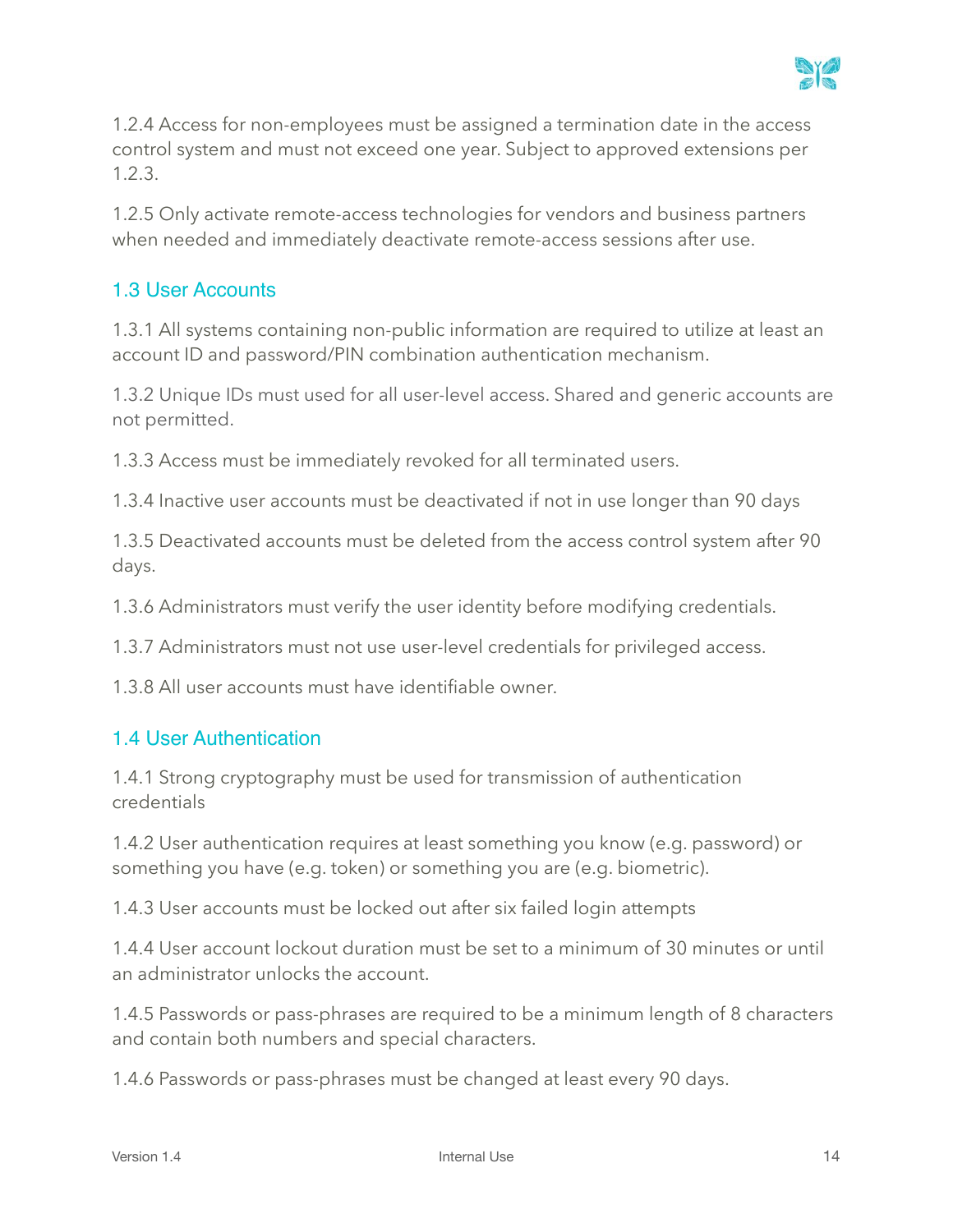

1.4.7 The last four passwords or pass-phrases must not reused.

1.4.8 Remote-access technologies in use must automatically disconnect sessions after a specific period of inactivity

#### 1.5 User Authorization

1.5.1 All systems containing non-public information are required to follow a rolebased access model where entitlements are based on job duties, least privileged and need-to-know controls.

#### 1.6 Privileged Accounts

1.6.1 Privileged or administrator account access; ownership, roles and usage must be clearly defined and documented.

- Service accounts used to perform unattended system-to-system or process-toprocess authentication must be exclusively used by systems or processes and not by individual users
- Requirements for elevated privileges, including service accounts, must be approved, documented, and reviewed annually

1.6.2 Privileged account access must be restricted to the least privileges necessary to perform job responsibilities and assigned to only those roles that specifically require privileged access.

1.6.3 Multifactor authentication is required for privileged account, non-console and remote user access. User authentication for Privileged Accounts requires two of the following: (a) something you know (e.g. password); (b) something you have (e.g. token) or ; (c) something you are (e.g. biometric).

1.6.4 Privileged account entitlements and access must be assigned by job role

1.6.5 All privileged account access must have documented approval from a supervisor and the system owners or support teams.

1.6.6 Privileged accounts must use designated administrator-level credentials for administrative tasks.

1.6.7 All Privileged accounts must have an identifiable owner.

#### 1.7 Password and Pin Management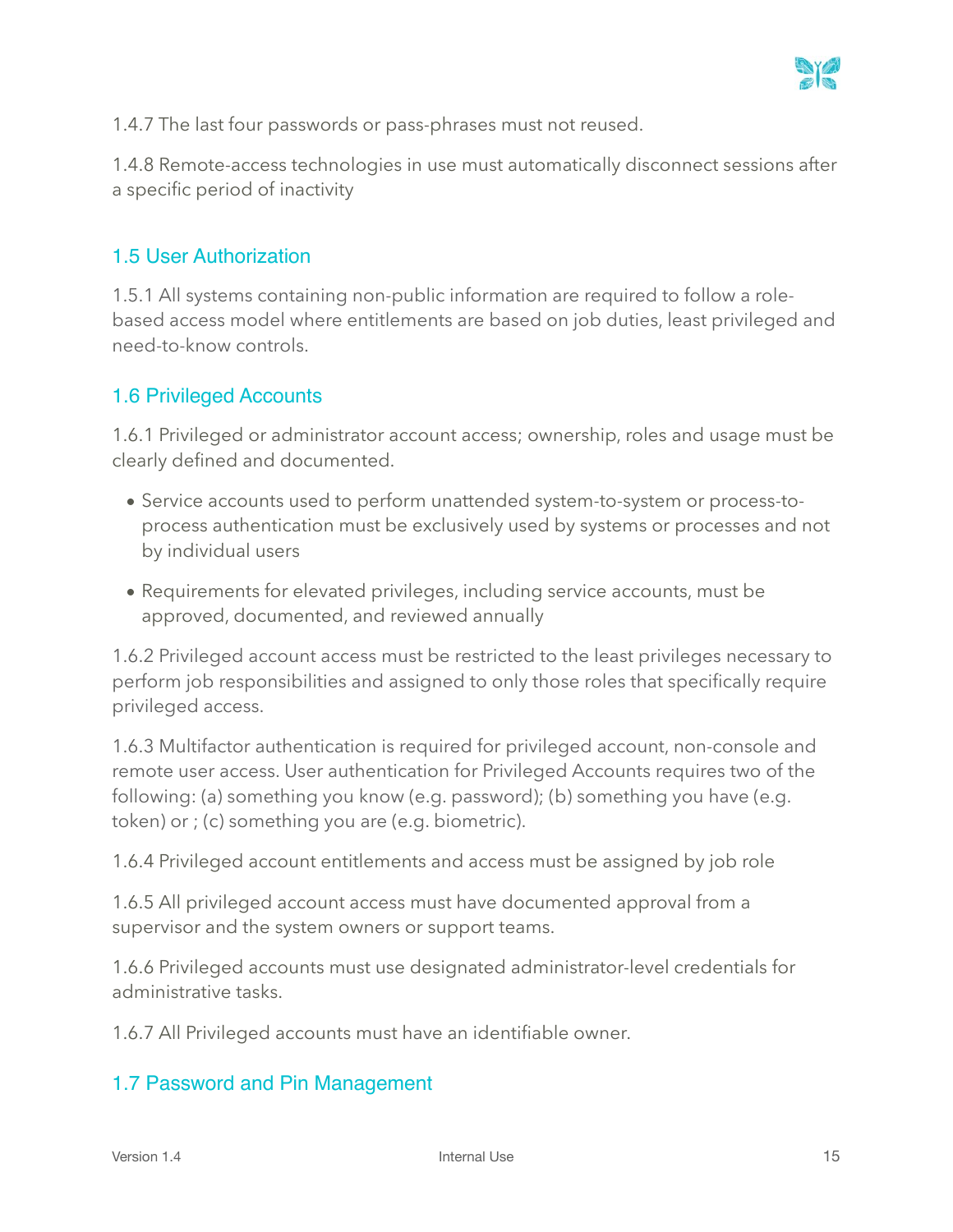

1.7.1 At least a password or other similar mechanism must be used to authenticate the identity of the user or entity prior to accessing Company information systems containing non-public information.

# 1.8 Account Lockout, Session Termination and Timeout Controls

1.8.1 Account lockout controls, session timeout controls, and session termination controls must be implemented on all information systems.

# <span id="page-15-0"></span>**2 Data and Information Protection Management**

#### 2.1 Information Protection

2.1.1 All information and information systems must be safeguarded to prevent unauthorized access or modification, misuse, loss, damage or theft .

2.1.2 Employees and non-employees with access to non-public information are responsible for protecting Company information from unauthorized access, modification, duplication, destruction, or disclosure whether accidental or intentional.

2.1.3 A Technology Acceptable Use policy must be documented and published to employees.

2.1.4 Company-issued laptops, mobile devices and external storage devices that are lost or stolen must be reported to the Information Security team immediately.

### 2.2 Information Ownership and Handling

2.2.1 All Company information and information systems must have clear ownership and must be managed appropriately.

- Information Owners must be designated for all Company information and information systems.
- The Information Owner must determine the classification of information and to reclassify information when warranted

2.2.2 All Company information must be stored only on Company workstations, servers, databases, software or within approved third-party systems managed by approved contractually bound service providers.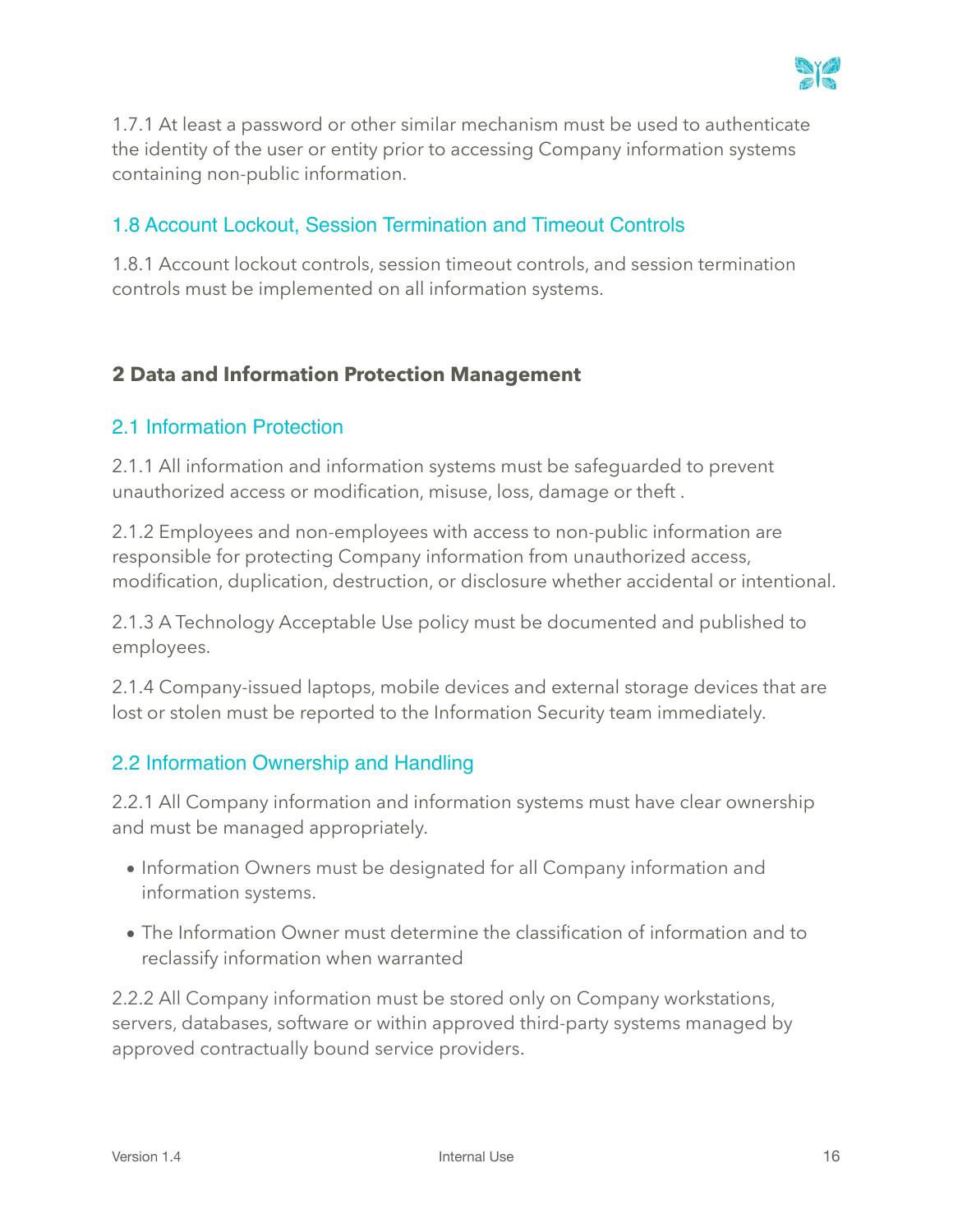# 2.3 Information Classification

2.3.1 All Company information must be classified according to its value, sensitivity and criticality.

| Public | Information that can be made available to the general public through approved<br>Company channels. Unauthorized disclosure or alteration of the data will result in<br>little or no adverse effect to the Company. Information is this category is not<br>protected by regulatory or compliance mandates and is not confidential to the |
|--------|-----------------------------------------------------------------------------------------------------------------------------------------------------------------------------------------------------------------------------------------------------------------------------------------------------------------------------------------|
|        | Company.                                                                                                                                                                                                                                                                                                                                |

| Internal | Information that is utilized by the Company and not intended for the public. Access<br>to this data is restricted to authorized personnel based on department, job role or<br>management approval. Unauthorized disclosure or alteration of the data could<br>result in moderate risk to the Company. |
|----------|-------------------------------------------------------------------------------------------------------------------------------------------------------------------------------------------------------------------------------------------------------------------------------------------------------|
|----------|-------------------------------------------------------------------------------------------------------------------------------------------------------------------------------------------------------------------------------------------------------------------------------------------------------|

| Restricted | Information that is confidential, highly compartmentalized, protected by regulation,<br>policies, Company contracts or is proprietary to the Company. Unauthorized<br>disclosure or alteration of the data could result in serious adverse effects to the<br>Company. |
|------------|-----------------------------------------------------------------------------------------------------------------------------------------------------------------------------------------------------------------------------------------------------------------------|
|------------|-----------------------------------------------------------------------------------------------------------------------------------------------------------------------------------------------------------------------------------------------------------------------|

#### 2.4 Information Retention

2.4.1 Company data may be collected or retained for legitimate business purposes only and subject to a written retention policy.

- Managers must determine whether a legitimate business purpose exists for collection and retention of Company data
- Records and information must be retained if: (1) according to the Records Retention Schedule, as referenced in Appendix A, the retention period has not expired; or (2) if you have been instructed to do so by the Legal Department

### 2.5 Backup

2.5.1 Information must be periodically backed up according to its potential impact to the company. Potential impact levels assigned are high, moderate or low in each of the security objectives (confidentiality, integrity, availability).

2.5.2 Backup data or media must be stored in a secure off-site location.

### 2.6 Information Asset Management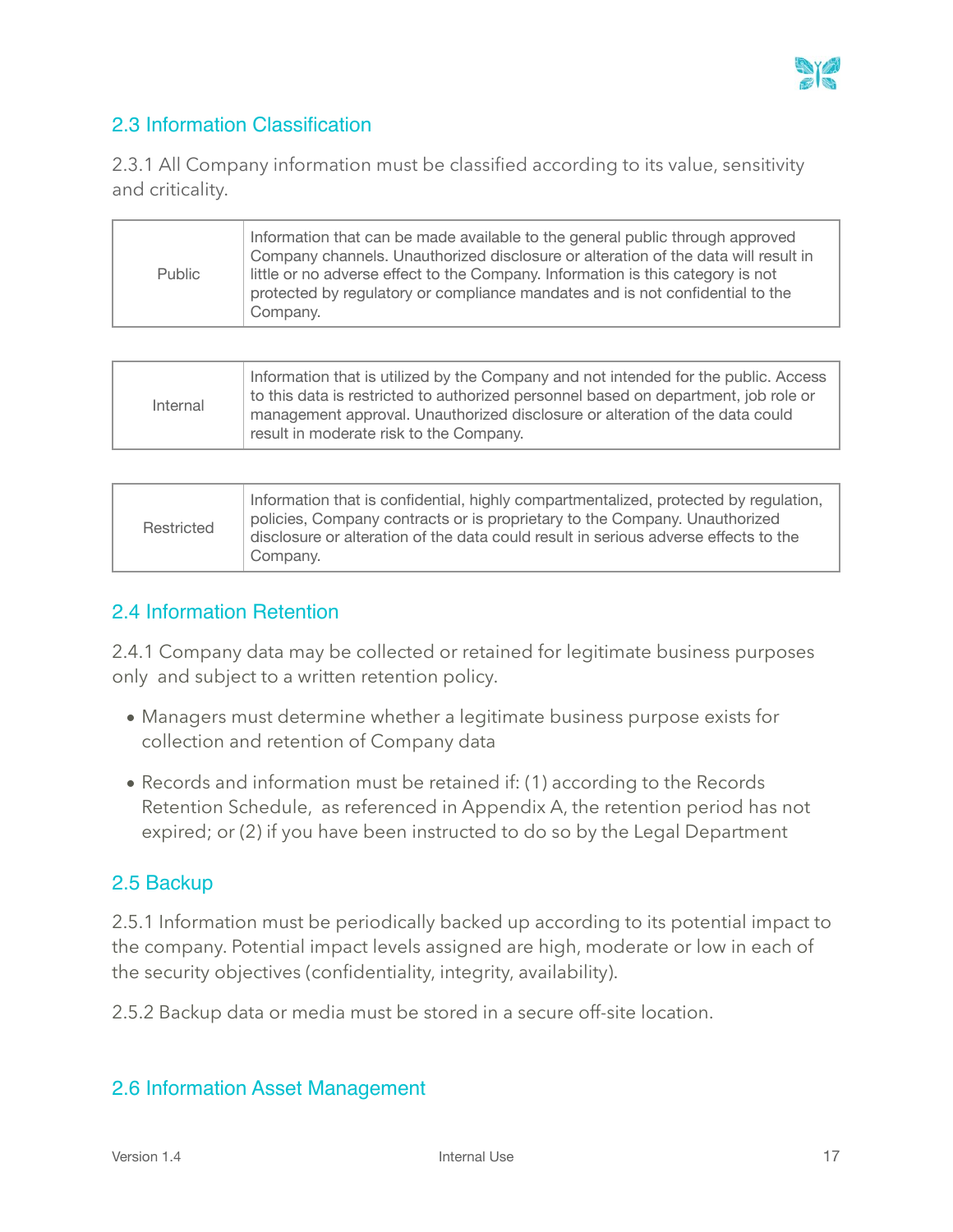

2.6.1 All information systems must be identified and information about the information system must be maintained in a Company approved asset management/ inventory system.

2.6.2 This information includes but is not limited to: asset name, asset type, product name, software/hardware vendor, version numbers, current state of deployment, location, and the name of the person or role within the Company responsible for the asset.

# 2.7 Information Disposal

A critical part of safeguarding sensitive information is properly disposing of it when information is no longer needed, its retention period has expired, and information is not required to be retained as directed by the Legal Department.

2.7.1 Unauthorized destruction or disposal of Company records or information by an individual may subject the individual to disciplinary action up to and including termination.

2.7.2 Information must be disposed of according to the Data Sanitization Standards, as referenced in Appendix A.

### 2.8 Suspected Data Loss or Unauthorized Disclosure

2.8.1 Disclosure of Company information to an unauthorized party, or the suspected loss or disclosure to an unauthorized party, must be reported promptly to the IT Support or Information Security teams.

### <span id="page-17-0"></span>**3 Threat and Vulnerability Management**

Information systems accessing, transmitting, storing Company information must be protected against malicious or unauthorized programs.

### 3.1 Antivirus

3.1.1 Antivirus software or an equivalent must be deployed on all internet-facing and high-impact servers and all workstations operating on the network.

3.1.2 Antivirus software or an equivalent must be actively running and capable of detecting, removing, and protecting against all known types of malicious software.

3.1.3 Antivirus software or an equivalent must be capable of generating audit logs and audit logs must be retained for one year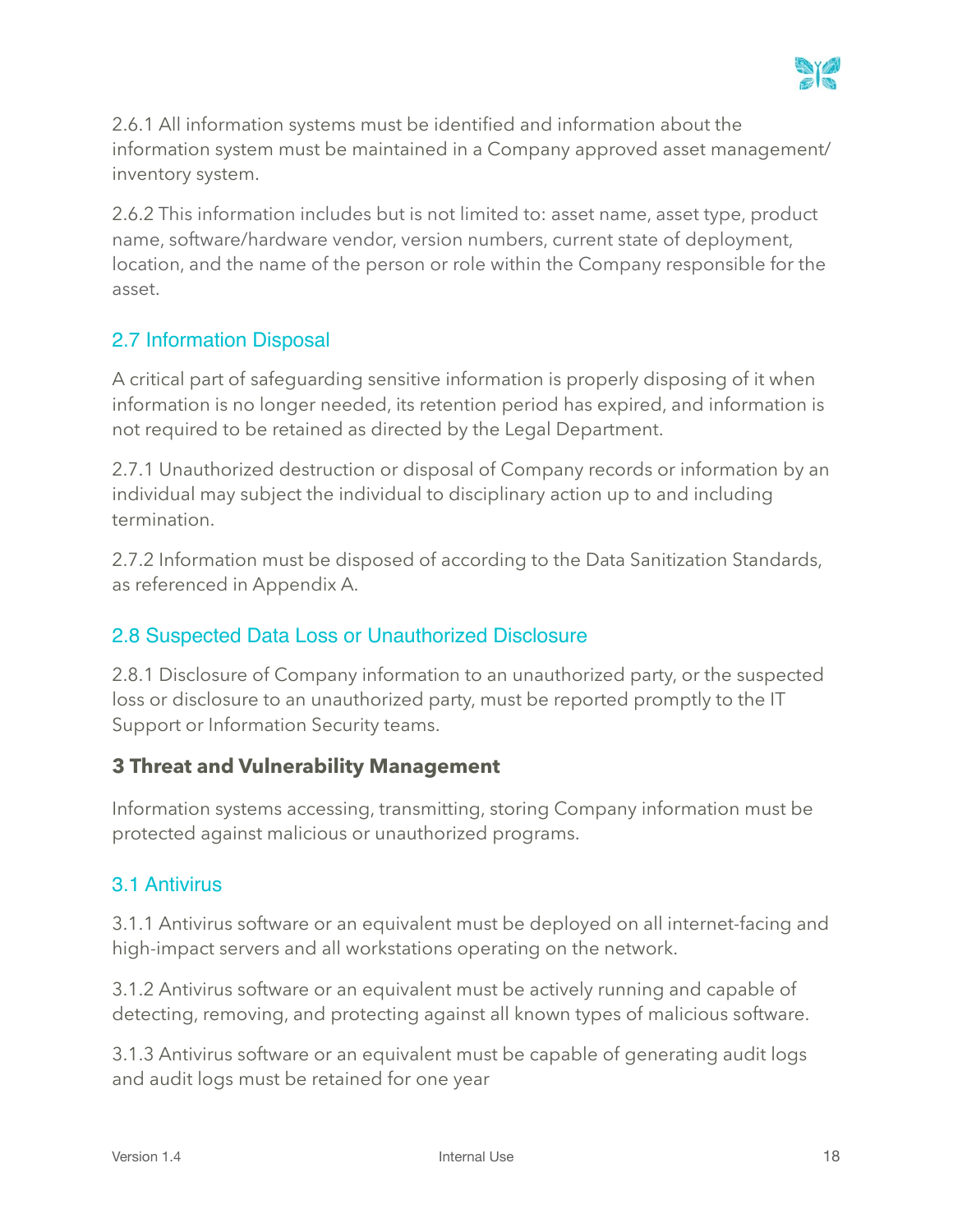

3.1.4 Antivirus configurations cannot allow users to disable or alter the software unless specifically authorized by management on a case-by-case basis for a limited time.

# 3.2 Vulnerability Detection

3.2.1 Vulnerability assessments must be performed regularly on high-impact systems to determine potential business impact by analyzing the type of vulnerability, likelihood and impact of exploitation.

3.2.2 Web systems hosting iframes for payment card transactions must run and pass an Approved Scanning Vendor (ASV) quarterly external vulnerability scan.

### 3.3 Patch Management

3.3.1 All High-impact and internet-facing systems must have critical and high security patches installed within 30 calendar days

### 3.4 System and Software Updates

3.4.1 All High-impact and internet-facing systems must run on a current operating system and on a current version of software based on the vendor's software currency schedule.

### 3.5 Risk Ranking

3.5.1 All identified vulnerabilities must be evaluated and ranked from highest to lowest risk.

#### <span id="page-18-0"></span>**4 Infrastructure and Operations**

#### 4.1 Physical Environmental Security

4.1.1 Company and third party service providers with access to Company information and information systems must maintain appropriate and adequate physical and environmental controls to protect company information.

- Facilities containing Company information and information systems must be protected from physical intrusion, theft, fire, flood or other hazards
- Facilities containing Company information and information systems must be constructed and located accounting for the risk of physical and environmental threats and other potential threats.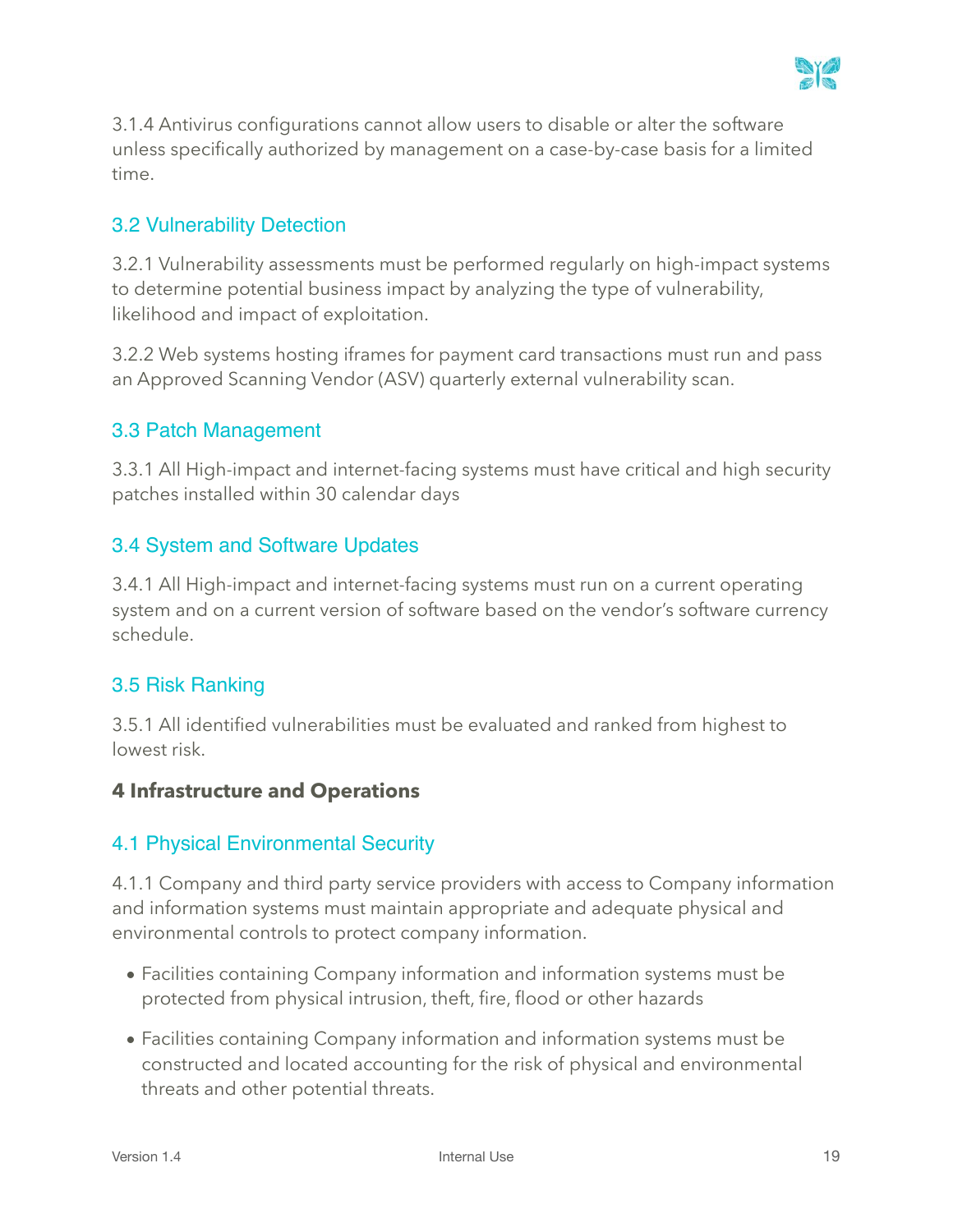

4.1.2 Company and authorized third-party service providers with access to Company information and information systems must use security systems such as a badge reader and video surveillance to manage access control.

4.1.3 Company and third party service providers with access to Company information must restrict personnel access based on short-term authorization or job role.

4.1.4 There must be a process in place to distinguish between employees and visitors. Visitor badges must be surrendered before leaving the facility.

# 4.2 Business Continuity Planning and Disaster Recovery

4.2.1 Departments must periodically identify critical information resources used to conduct business and implement actions to minimize impact to business functions from interruptions of information access.

4.2.2 Technology or Business Support teams must maintain Disaster recovery ("DR") plans for High Impact information systems. Plans must be current, tested at least annually and align with the business impact analysis.

#### 4.3 Change Management

4.3.1 All changes to information systems must follow a formalized, documented, and repeatable change management processes.

- Changes to information systems must be reviewed, approved, documented and performed by authorized personnel
- Segregation of duties in the change control process must be maintained to ensure data integrity, confidentiality and availability are not compromised

#### 4.4 Incident Management

4.4.1 There must be a documented and formal information security incident management process that clearly defines procedures, roles and responsibilities.

4.4.2 Information security incidents must be communicated to appropriate personnel in order to execute the incident management procedures in a timely manner.

### 4.5 Risk Management

4.5.1 A formal risk assessment process must be implemented and documented.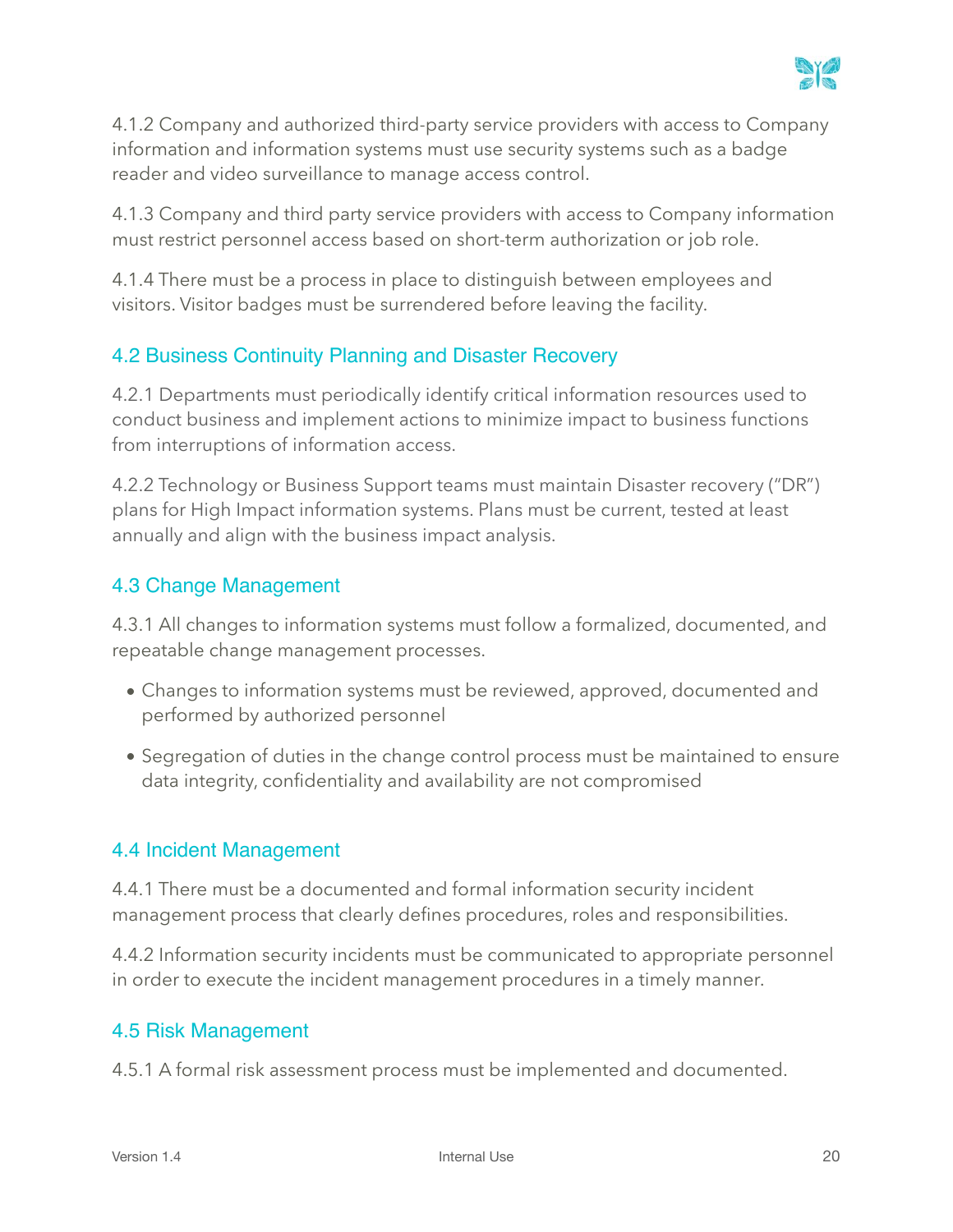

4.5.2 A formal risk assessment must be conducted at least annually or upon major change to the environment.

4.5.3 The risk assessment must leverage an industry standard framework such as National Institute of Standards and Technology (NIST).

4.5.3 The risk assessment identifies critical assets, threats, and vulnerabilities.

# 4.6 Monitoring and Logging

4.6.1 Automation must be implemented to capture and monitor information related to the interaction between users and information assets, and specific events, for the purpose of being able to:

- Reconstruct events
- Establish individual accountability
- Identify security events
- Monitor authentication and authorization events
- Creation and deletion of system level objects
- Monitor unauthorized modification of logs

4.6.2 Audit logs must be generated for all high impact systems and include (where applicable) authentication and authorization logs, server event logs, syslogs, web server logs and firewall logs

4.6.3 Audit log entries for all system components must at least capture:

- User Identification
- Type of Event
- Date and Time
- Origination of Event
- Identity or name of affected data, system component or resource

4.6.4 Audit logs must be reviewed daily to identify anomalies or suspicious activity

4.6.5 Immediate follow up of identified anomalies is required for security events ranked as high or critical.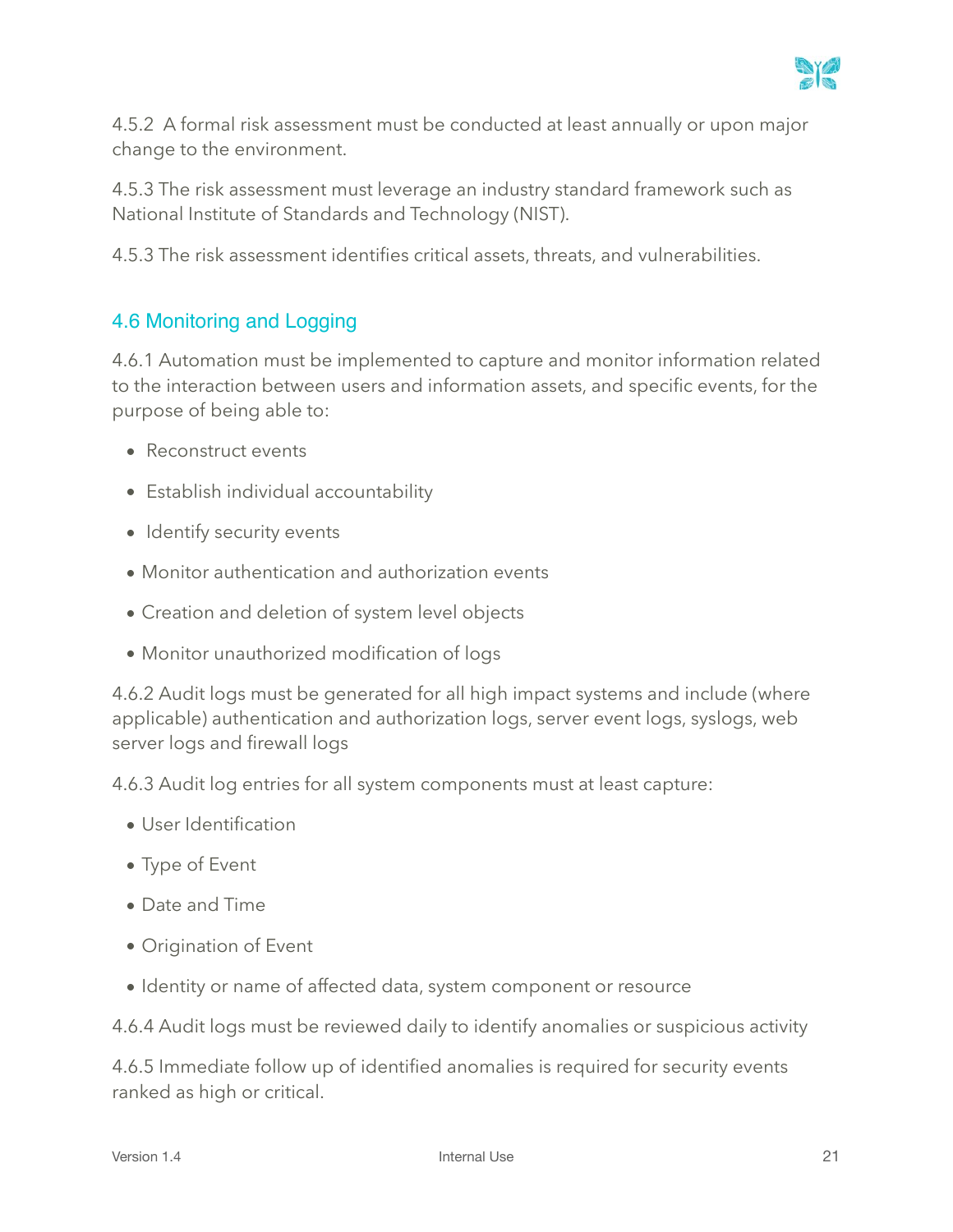

4.6.6 Audit logs for high impact systems must be retained for at least one year with three months immediate available for analysis.

4.6.7 Maximum availability must be maintained for systems critical to security control.

### <span id="page-21-0"></span>**5 Network, Systems and Applications**

All systems must be reasonably protected from unauthorized access from untrusted networks, whether entering the system via the internet as e-commerce, employee internet access through workstations, e-mail access, dedicated connections such as business-to-business, through wireless networks or other sources.

### 5.1 Risk Assessment and Mitigation

5.1.1 Information security risks must be identified and appropriate corresponding controls applied throughout the various phases of the application lifecycle. The phases include software acquisition, development, testing, maintenance and end-oflife.

• A security assessment must be conducted prior to implementation of new software or upon major changes.

### 5.2 Configuration Standards

5.2.1 Secure Configuration Standards must be established, documented and maintained by Information Security. Configuration Standards and the Controls within the standard must be adhered to by system owners. Required Configuration Standards are:

- Firewall and Router Configuration Standard
- System Hardening and Configuration Standard

5.2.2 Configuration Standards must be consistent with a recognized security industry standard such as ISO or NIST and align with regulatory compliance requirements.

### 5.3 Firewalls and Routers

5.3.1 Firewalls must be implemented to control computer traffic allowed between the company's internal network and external untrusted networks as well as to areas handling sensitive information or systems.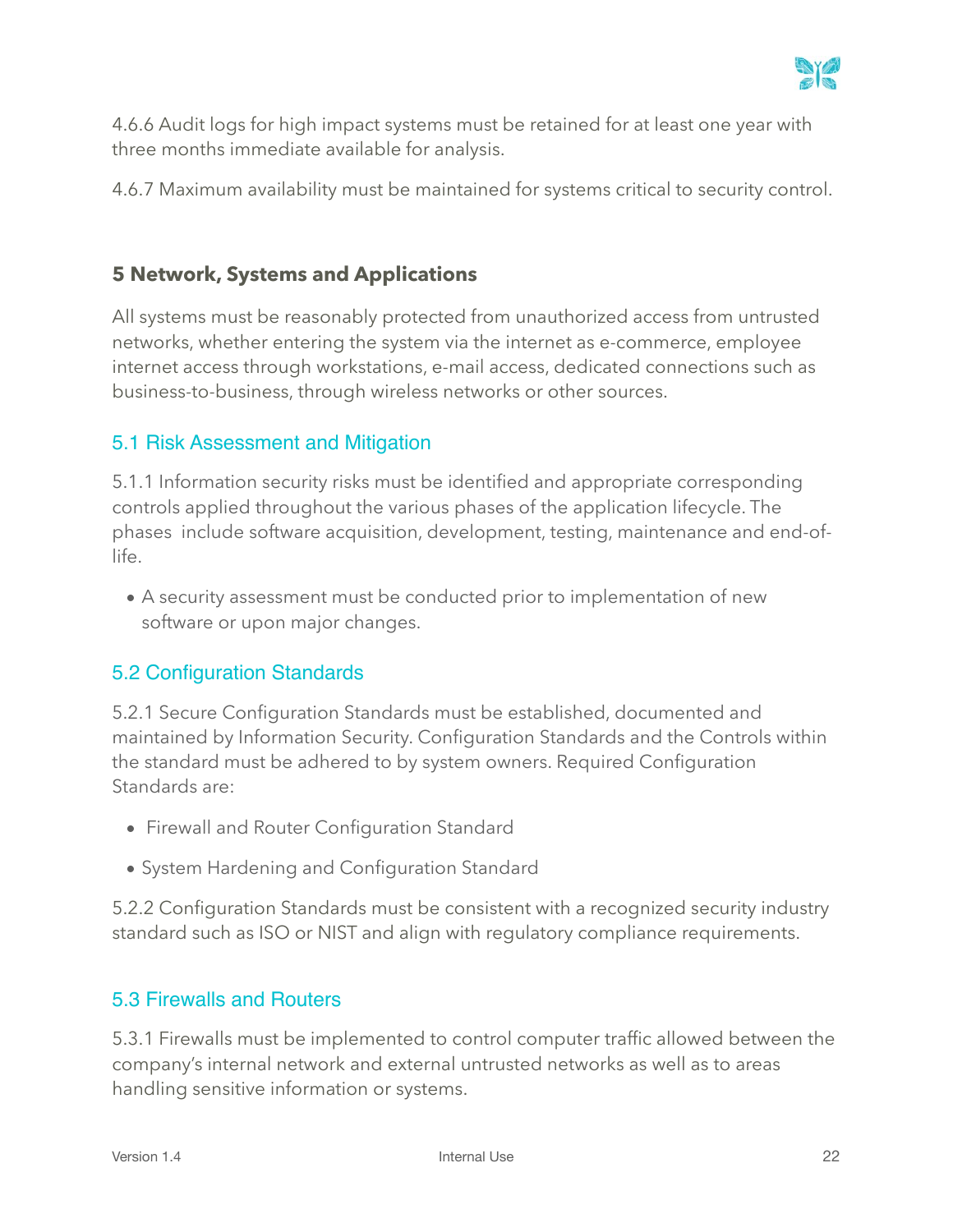

5.3.2 Firewalls should at minimum operate at the network level but also at the application level when the application interfaces with the internet.

5.3.3 Firewalls and Routers must allow or deny traffic based on business need, meet configuration standards, have documented port and rule sets and follow Change Management procedures when modification is required.

5.3.4 Firewall traffic must be monitored by the use of an Intrusion Detection System (IDS) and/or Intrusion Prevention System (IPS).

5.3.5 Firewall IDS/IPS systems must be configured to alert personnel of suspected compromises and be maintained with the latest available attacks signatures.

# 5.4 Wireless Company Network Devices

5.4.1 All wireless network devices are required to support and use strong encryption technologies (i.e. WPA2) for both authentication to the network and transmission of data.

5.4.2 A mechanism must be in place to detect unauthorized wireless networks or devices and be able to distinguish between various types of wireless devices.

### 5.5 System Access, Passwords and Security Parameters

5.5.1 Only authorized or approved devices may be used to access, store or process non-public information.

5.5.2 All network connections must be documented, centrally managed, properly secured, approved and periodically audited.

5.5.3 Remote access must be limited to authorized users and only allowed through the Company approved mechanisms.

5.5.4 All vendor-supplied defaults must be changed on all system components before installing the device on the network. (e.g., passwords, simple network management protocol (SNMP) community strings, etc.).

5.5.6 All unnecessary default accounts must be removed or disabled before installing the device onto the network.

5.5.7 The encryption keys, passwords or pass-phrases must be changed at least annually or anytime anyone with knowledge of the credentials leaves the company or moves to a position that no longer requires knowledge of the credentials.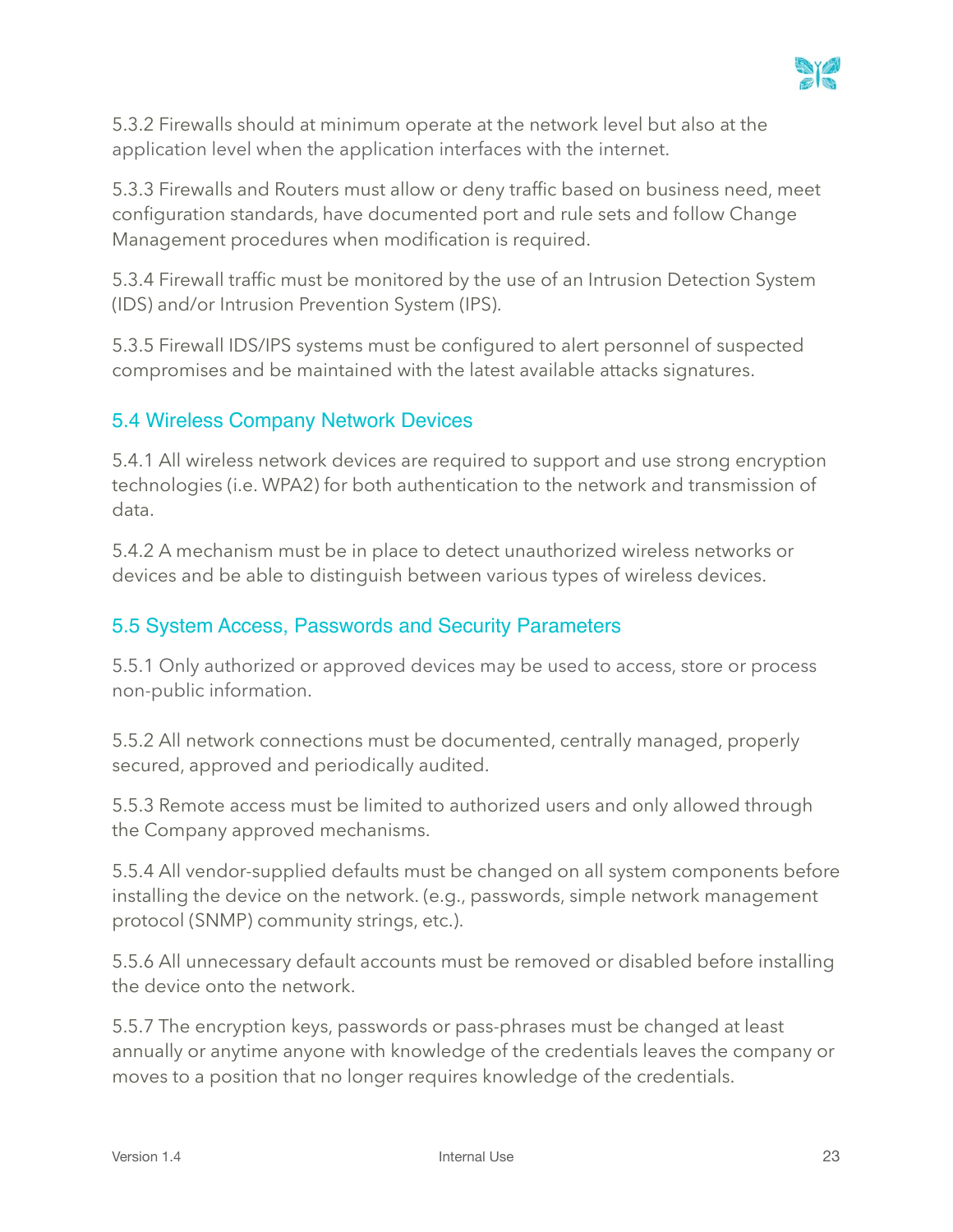

5.5.8 All encryption keys utilized must be securely distributed and stored.

5.5.9 Strong cryptography (i.e. SSH, VPN, TLS 1.2) must be used for any non-console or web-based management interface used for administration of systems or system components.

5.5.10 Separation of duties must be in place between personnel working in the development/test environment and those working in production environments.

### 5.6 Software Development

5.6.1 All applications developed for internal or external exposure must be developed in accordance with industry standard secure coding guidelines (e.g. Open Web Application Security Project (OWASP))

5.6.2 All developers must be trained in secure coding techniques, including how to avoid common coding vulnerabilities at least annually.

5.6.3 Software Development Lifecycle (SDLC ) documentation must contain processes that ensure applications are developed so they will not be vulnerable to common vulnerabilities (e.g. CSRF, XSS, Injection Flaws, Buffer Overflows, etc)

5.6.4 Penetration testing must be performed on Internet-facing and high impact systems at least annually or when major changes are implemented. The testing must be based on an industry-accepted standard for testing (e.g NIST SP 800-115)

### 5.7 Source Data and Output

5.7.1 Application source data must be authorized for input, must have a business purpose and assigned a sensitivity classification.

5.7.2 Application output must be shared or transmitted in a secure manner and only disclosed to authorized recipients.

### 5.8 Integrity

5.8.1 Applications must ensure that transactions are complete, valid and maintain the integrity of data throughout the processing lifecycle.

# <span id="page-23-0"></span>**6 Cardholder Data**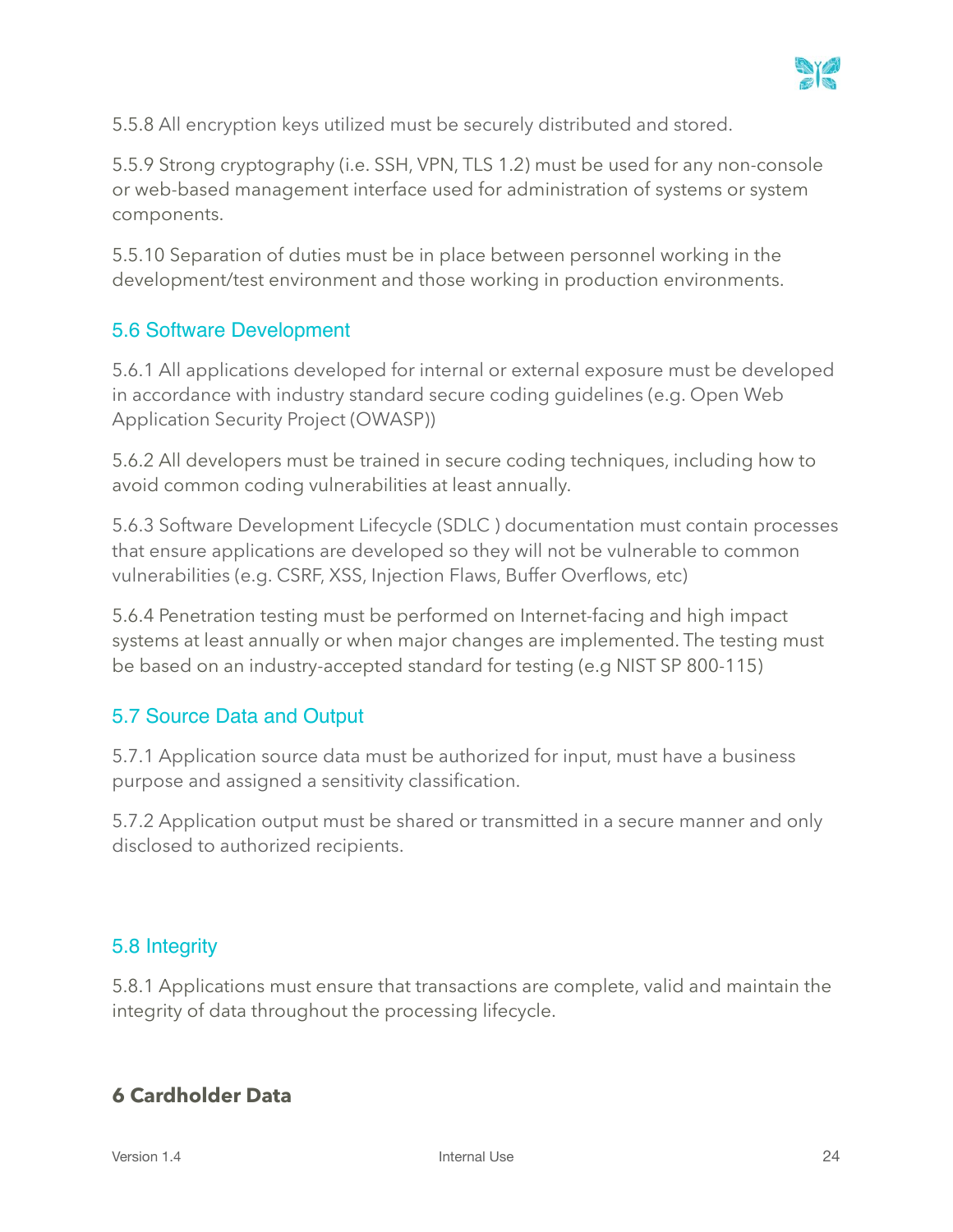

### 6.1 Cardholder Data Processing and Storage

6.1.1 Payment card processing and data storage must be outsourced to a contracted PCI DSS compliant service provider and registered on VISA's Global Registry of Service Providers.

6.1.2 The company's Service Provider Compliance Validation Procedures must be followed prior to on-boarding a service provider that will manage, transmit, store cardholder data.

6.2.3 All service providers that manage, transmit or store cardholder data must provide a current PCI DSS Attestation of Compliance (AOC) and are reviewed at least annually.

# 6.2 Cardholder Data Transmission

6.2.1 Strong encryption algorithms and protocols (i.e., TLS, IPSEC, SSH) must be used whenever cardholder data is transmitted or received over open, public networks.

Controls:

- Only trusted keys or certificates will be accepted
- The data transmission protocol must be implemented to use only secure protocol configurations, and must not support insecure versions or configurations (e.g., use the latest secure TLS and SSH versions only). (PCI DSS Requirement 4.1.b)
- The encryption strength is appropriate for the encryption methodology in use. (PCI DSS Requirement 4.1.b)
- For TLS implementations, TLS must be enabled whenever cardholder data is transmitted or received. (PCI DSS Requirement 4.1.g)
- If SSL or early TLS is used on a POS POI terminal, documentation must be created detailing how it was verified that the terminal is not susceptible to any known exploits for SSL or early versions of TLS. Documentation must include evidence (vendor documentation, system/network configuration details, etc). (PCI DSS Requirement 4.1.h)
- If SSL or early TLS is used anywhere but a POS POI terminal, a risk mitigation and migration plan must be created, which includes the following: (PCI DSS Requirement 4.1.h)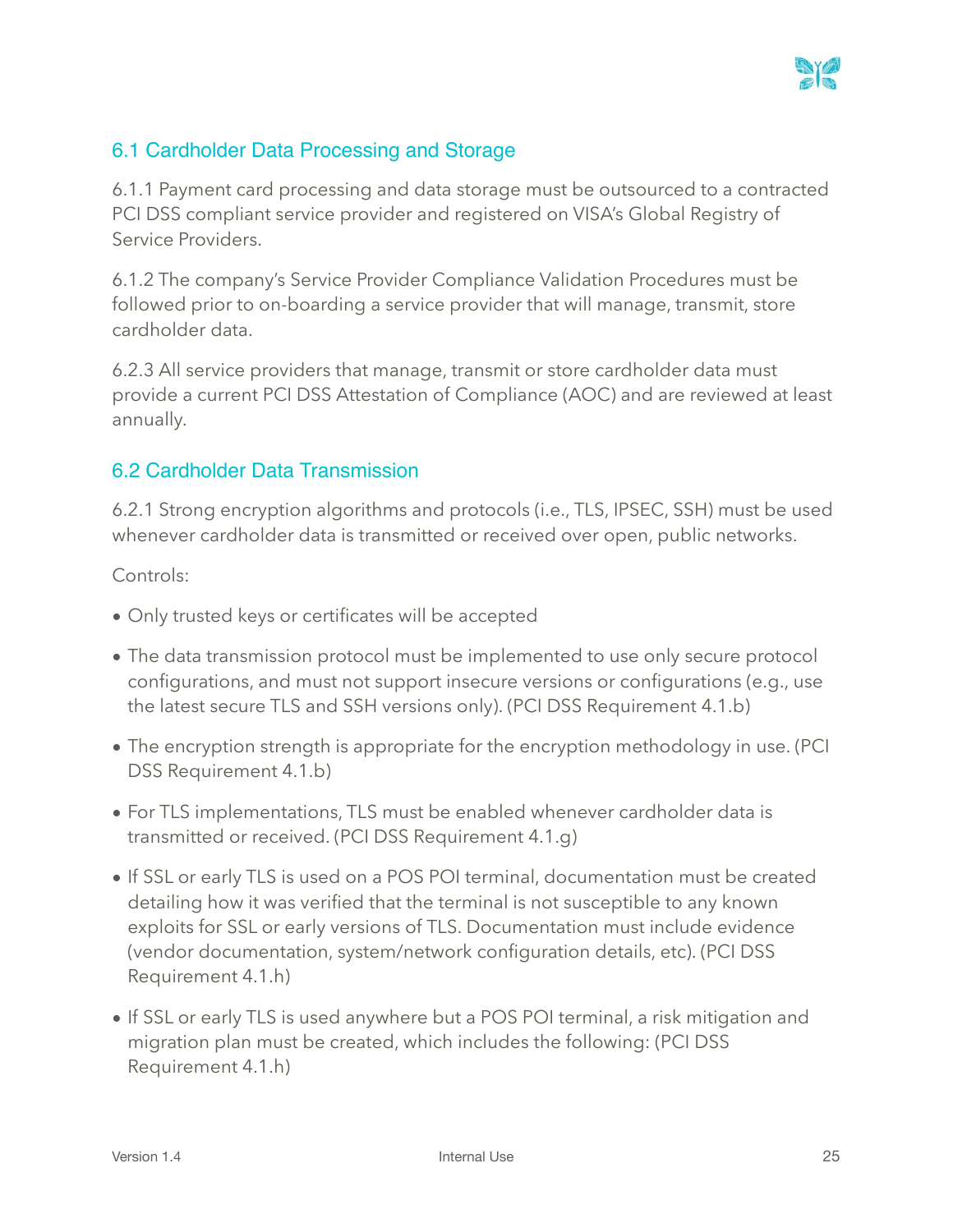

Access assigned to individual personnel is based on their job classification and function. (PCI DSS Requirement 7.1.3)

An authorization form specifying all required access privileges is required and must be generated and signed by management approving the access. (PCI DSS Requirement 7.1.4)

# <span id="page-25-0"></span>**7 People**

Employees must protect non-public Company information and the information systems they use to process, store or transmit Company information. Violations of these policies and standards or potential information security incidents must be reported to Management.

Failure to comply with the IIPPS may result in disciplinary actions up to and including termination of employment for Employees or termination of contracts for third party service providers and Contingent Workers.

The Company may, in its sole discretion, utilize whatever form of discipline is deemed appropriate under the circumstances, up to, and including, termination of employment. The Company's policy of discipline in no way limits or alters the "at-will" employment relationship.

# 7.1 Security Awareness Training

7.1.1 Annual information security awareness training must be provided to all employees and non-employees with access to non-public information.

7.1.2 The information security awareness training must be based on the Company's Internal Information Protection Policies and Standards and relevant legal and regulatory requirements.

# 7.2 Secure Coding Training

7.2.1 Annual secure coding training must be provided to all employees and noemployees that have job roles that perform software developer functions.

7.2.2 The secure coding training must be based on Open Web Application Security Project (OWASP) practices.

# 7.3 Tampering

7.3.1 Information Security tools that reside on Company assets must not be removed or modified without the prior approval of the Information Security team.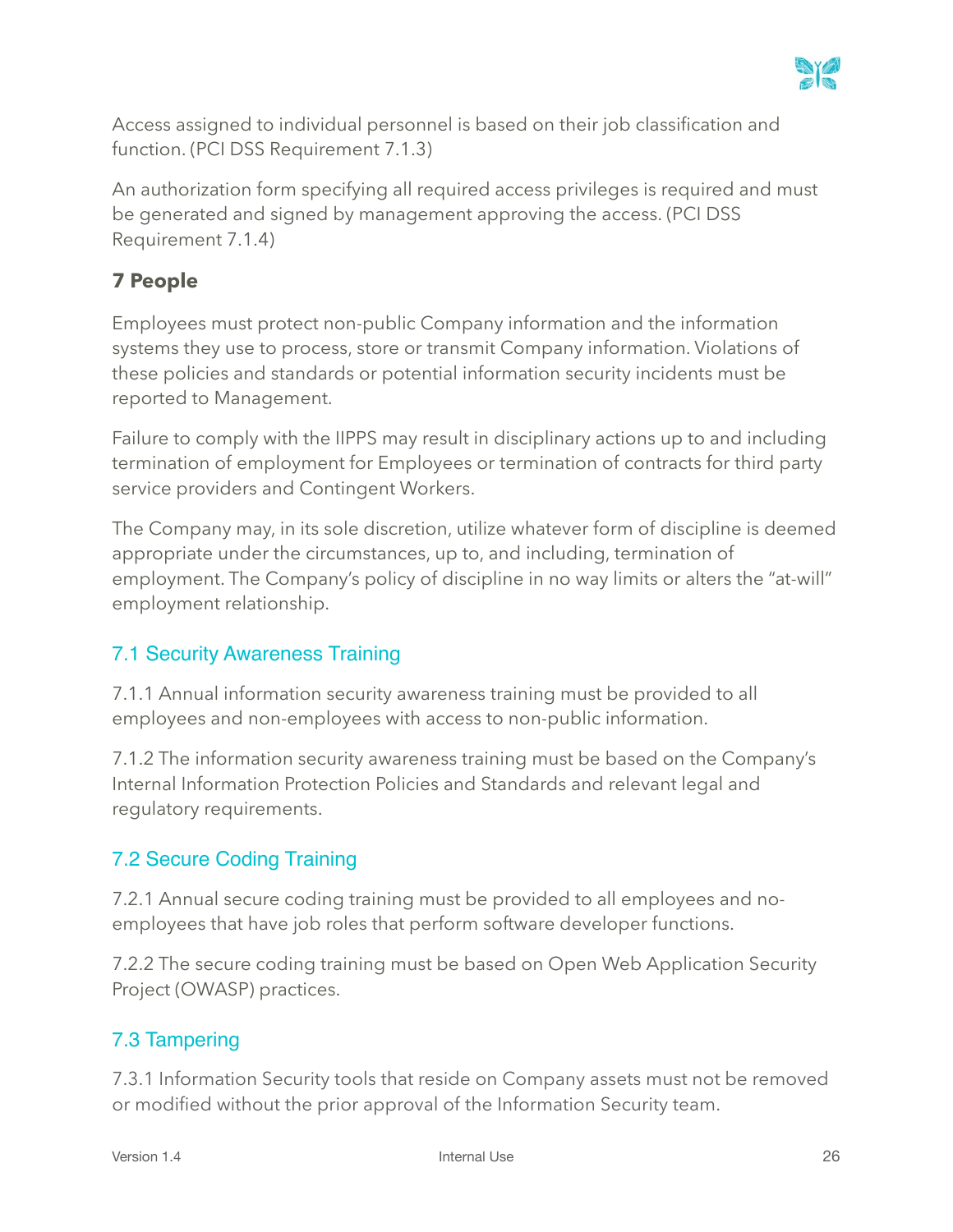

### <span id="page-26-0"></span>**Exceptions**

Meeting policy requirements are not always easily met. There are acceptable business and technological justifications that will warrant an exception to the policy. Exceptions must be documented and approved by the signers of the IIPPS.

# <span id="page-26-1"></span>Resources and References

### <span id="page-26-2"></span>**Appendix A**

#### **References**

FIPS Publication 200

NIST Special Publication 800-53 Revision 4

### Supporting Documents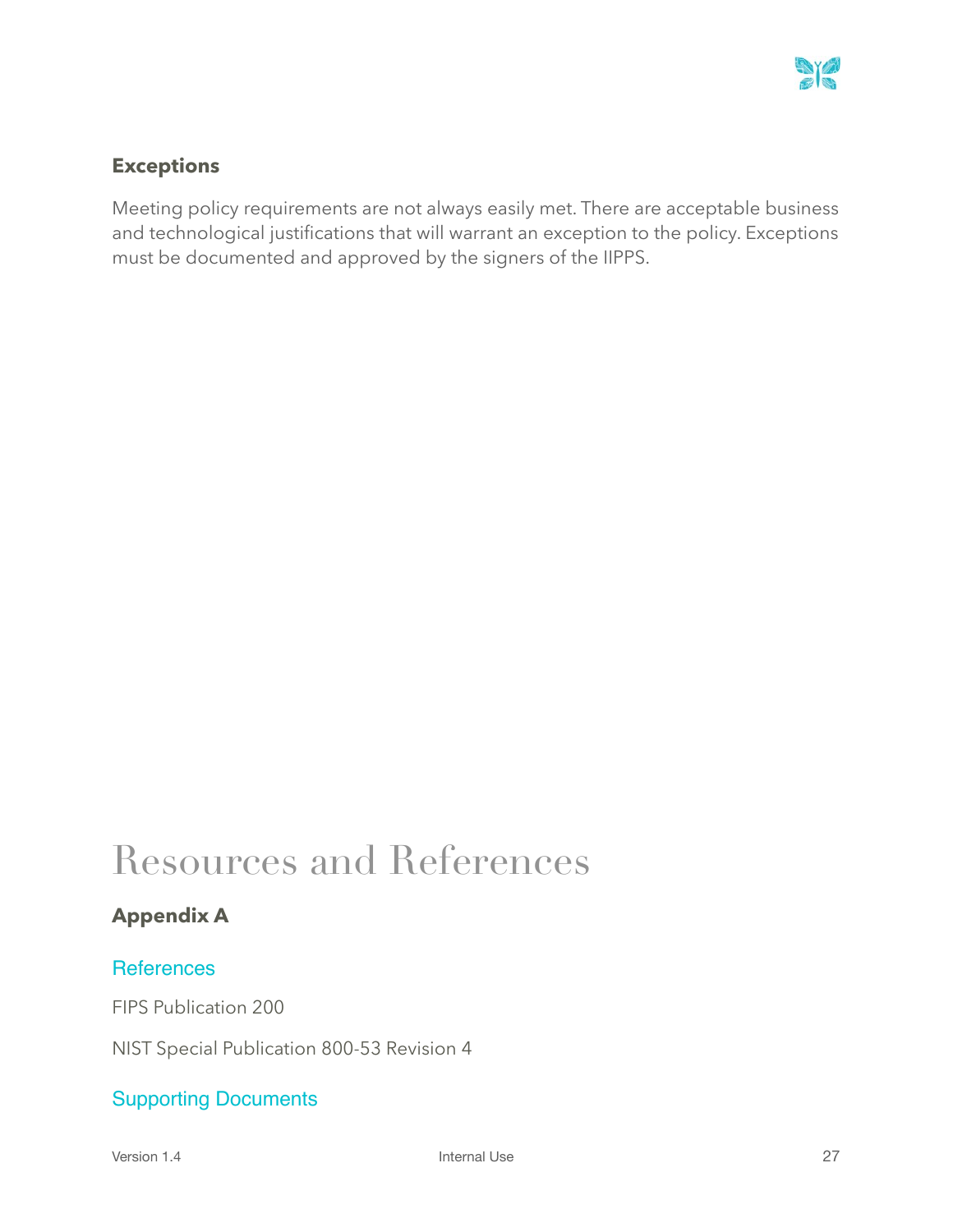

# The Supporting documents set forth below are incorporated herein by reference.

| <b>Document Name</b>                                       | <b>Description</b>                                                                                                                                                                                                | <b>Location Link</b>                                                                            |
|------------------------------------------------------------|-------------------------------------------------------------------------------------------------------------------------------------------------------------------------------------------------------------------|-------------------------------------------------------------------------------------------------|
| Firewall and Router Configuration<br>Standards             | Standards to ensure rule sets for<br>firewalls and routers are meet<br>minimum security baselines                                                                                                                 | <b>TBD</b>                                                                                      |
| System Hardening and<br><b>Configuration Standards</b>     | Standards to ensure system<br>components are properly secured,<br>vendor defaults are changed and<br>only authorized programs are<br>running.                                                                     | <b>TBD</b>                                                                                      |
| Data Classification & Retention<br>Policy and Procedures   | A framework to ensure sensitive<br>information is handled according to<br>the risk it poses to the organization.<br>It also supports regulatory<br>requirements for maintaining data<br>privacy.                  | Information<br>Classification and<br><b>Records Management</b><br><b>Confluence Page</b>        |
| Data Classification and Retention<br>Schedule              | List of records by department with<br>their associated sensitivity level,<br>storage location and owner info                                                                                                      | Information<br><b>Classification and</b><br><b>Records Management</b><br><b>Confluence Page</b> |
| Data Sanitization Standards                                | Standards to ensure confidentiality<br>is maintained by properly disposing<br>of data                                                                                                                             | Information<br>Classification and<br><b>Records Management</b><br><b>Confluence Page</b>        |
| Vulnerability Discovery and Risk<br><b>Ranking Process</b> | Vulnerability assessments must be<br>performed regularly on high-impact<br>systems to determine potential<br>business impact by analyzing the<br>type of vulnerability, likelihood and<br>impact of exploitation. | <b>Vulnerability Scan</b><br>Overview                                                           |
| Software Development Life Cycle<br>(SDLC) Process          | Confluence page that explains the<br>SDLC process                                                                                                                                                                 | <b>SDLC Confluence Page</b>                                                                     |
| <b>Security Awareness Training Process</b>                 | A program to educate users with<br>their roles and responsibilities to<br>ensure the confidentiality, integrity<br>and availability of company<br>information is maintained.                                      | <b>Security Awareness</b>                                                                       |
| Service Provider Compliance<br><b>Validation Process</b>   | Establishes procedures around the<br>selection of and ongoing validation<br>of service providers                                                                                                                  | Service Provider<br><b>Evaluation Process</b>                                                   |